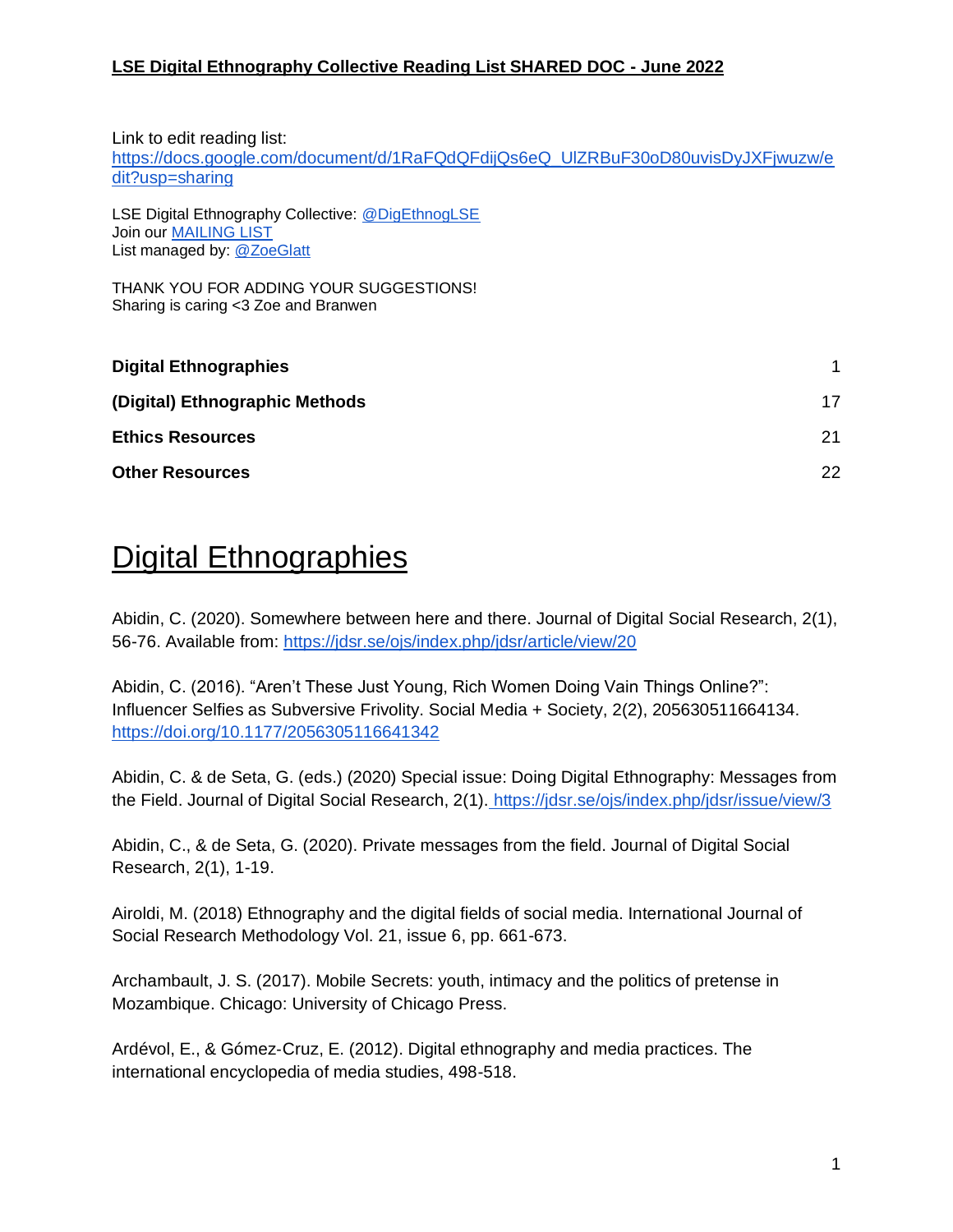Bakardjieva, M. and Gaden, G. (2012) Web 2.0 Technologies of the Self. In Bolin, G. (ed), Cultural Technologies. The Shaping of Culture in Media and Society. Oxon: Routledge.

Balsamo, A. (1999). Technologies of the gendered body: reading cyborg women. Durham, N.C., Duke University Press.

Barassi, V. (2015). Activism on the Web: Everyday Struggles Against Digital Capitalism. New York: Routledge

Barassi, V. (2013). Ethnographic Cartographies: Social Movements, Alternative Media and the Spaces of Networks. Social Movement Studies, 12(1), 48–62. <https://doi.org/10.1080/14742837.2012.650951>

Baym, N. (2000). Tune In, Log on: Soaps, Fandom, and Online Community. London, UK: Sage.

(2007). 'The new shape of online community: The example of Swedish independent music fandom'. First Monday. 12, 8. Available at: <http://journals.uic.edu/ojs/index.php/fm/article/view/1978/1853>

(2010). Personal Connections in the Digital Age. Cambridge: Polity.

\_\_\_\_\_(2018) Playing to the Crowd: Musicians, Audiences, and the Intimate Work of Connection. New York: New York University Press.

Beneito-Montagut, R., Begueria, A., and Cassián, N. (2017). Doing digital team ethnography: being there together and digital social data. Qualitative Research 17(6): 664-682.

Berg, Ulla. 2015. Mobile Selves: Race, Migration, and Belonging in Peru and the U.S. NYU Press.

Bernal, V. 2014. Nation as Network: Diaspora, Cyberspace, and Citizenship. Chicago UP.

\_\_\_\_ 2020. "The Aesthetics of Cyber Insecurity: Displaying the Digital in Three Museum Exhibits." In Ghertner, McFann and Goldstein (eds.), Future Proof. Security Aesthetics and the Management of Life. Duke University Press. Chapter 1.

\_\_\_\_ 2020. "African Digital Diasporas: Technologies, Tactics, and Trends. Introduction" African Diaspora 12 (1-2).

Beuving, Joost. 2020. Ethnography's Future in the Age of Big Data. Information, Communication, and Society, 23:11, 1625-1639.

Beuving, Joost. 2019. Contacts in a box: Cell phones, social relations, and field research in Africa, African Studies, 78:3, 370-384.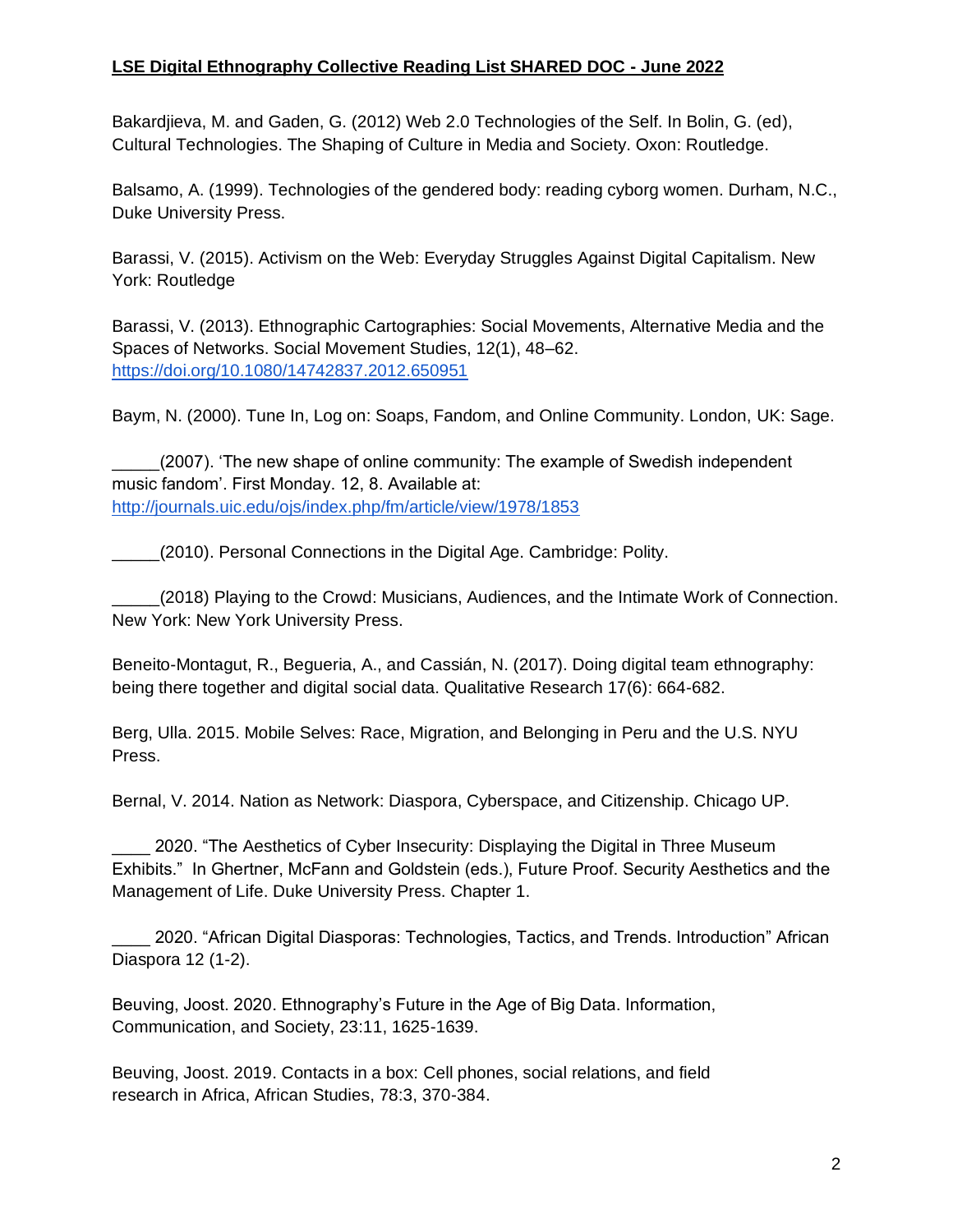Bluteau, Joshua M. (2022) Dressing Up: Menswear in the age of Social Media. NewYork: Berghahn.

Bluteau, Joshua M. (2019): Legitimising digital anthropology through immersive cohabitation: Becoming an observing participant in a blended digital landscape. In Ethnography 138 (1), 146613811988116. DOI: 10.1177/1466138119881165

Boellstorff, T. (2008). Coming of age in second life: an anthropologist explores the virtually human. Princeton, USA: Princeton University Press.

Boellstorff, T., Nardi, B., Pearce, C. and Taylor, T.L., 2012. Ethnography and virtual worlds: A handbook of method. Princeton University Press.

Boffone, T. (2021). Renegades: Digital Dance Cultures from Dubsmash to TikTok. New York: Oxford University Press.

Bonilla, Y. and Rosa, J. (2015). #Ferguson: Digital protest, hashtag ethnography, and the racial politics of social media in the United States. American Ethnologist Vol. 42 No. 1, pp. 4-17.

boyd, d. (2009). 'How can qualitative Internet researchers define the boundaries of their projects?' in Markham and Baym (eds.) Internet inquiry: conversations about method. London, UK: Sage. pp. 26-32.

\_\_\_\_\_(2014). It's Complicated: The Social Lives of Networked Teens. London: Yale University Press.

\_\_\_\_\_(2016). 'Making Sense of Teen Life: Strategies for Capturing Ethnographic Data in a Networked Era' in Hargittai and Sandvig (eds.) Digital research confidential: the secrets of studying behavior online. Massachusetts, USA: MIT Press. pp. 79-103.

Boyer, D. (2013). The Life Informatic: Newsmaking in the Digital Era. Ithaca, NY: Cornell University Press.

Bräuchler, B. (2003). Cyberidentities at war. INDONESIA 75, April, Cornell University: 123-151[.](https://hdl.handle.net/1813/54286) <https://hdl.handle.net/1813/54286>

Bräuchler, B. (2004). Islamic Radicalism Online. The Australian Journal of Anthropology 15 (3): 267-285. <https://onlinelibrary.wiley.com/doi/10.1111/j.1835-9310.2004.tb00098.x>

Bräuchler, B. (2007). Religious Conflicts in Cyberage. Citizenship Studies 11 (4) September 2007: 329-347. <https://doi.org/10.1080/13621020701476012>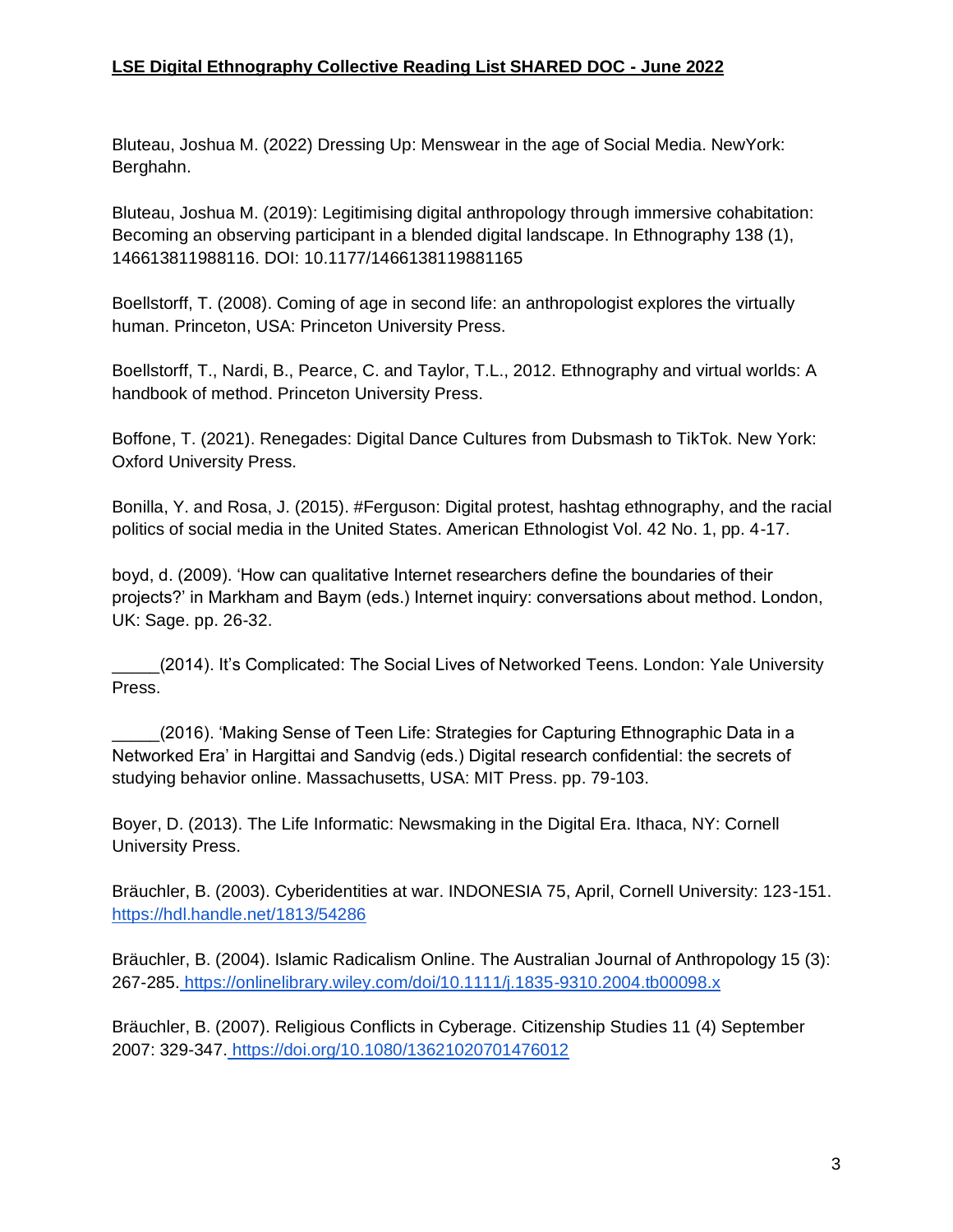Bräuchler, B. (2013). Cyberidentities at War: The Moluccan Conflict on the Internet. New York: Berghahn Books.

Bräuchler, B. (2020). Bali Tolak Reklamasi – The local adoption of global protest. Convergence 26 (3): 620-638. [https://doi.org/10.1177/1354856518806695](https://doi.org/10.1177%2F1354856518806695)

Bräuchler, B. and Postill, J. (2010) Theorising Media and Practice. New York/Oxford: Berghahn Books.

Budka, P. and Bräuchler, B. (2020) Theorising Media and Conflict. New York/Oxford: Berghahn Books.

Burgess, Jean & Green, Joshua (2018) YouTube: Online Video and Participatory Culture. John Wiley & Sons

Burrell, J. (2009). 'The field site as a network: A strategy for locating ethnographic research'. Field Methods. 21,2, pp. 181–199.

Burrell, J. (2012). Invisible Users: Youth in the Internet Cafes of Urban Ghana. MIT Press.

Campbell, B. and N. Haynes (2020). [Constructing the Digital Self in the Global South.](https://benjamins.com/catalog/jls.00006.cam) Journal of Language and Sexuality 9(1): 1-13.

Chan, A. (2013). Networking peripheries: Technological futures and the myth of digital universalism. MIT Press.

Chayko, Mary (2008) Portable Communities: The Social Dynamics of Online and Mobile Connectedness. SUNY Press

Chee, Florence (2015). "Online Games and Digital Ethnography." In Mansell, R. and Ang, P. (Eds.), International Encyclopedia of Digital Communication & Society. Wiley-Blackwell. DOI: 10.1002/9781118290743.wbiedcs086

Chee, Florence. (2014). "Cultural Affordances and Changing Social Dynamics in Asian and European Contexts." In Bammé, A., Getzinger, G., and Berger, T.(Eds.) Yearbook of the Institute for Advanced Studies on Science, Technology and Society (IAS-STS), Graz, Austria, Profil, pp.217-238.

Chee, Florence, and Smith, Richard. (2007). "Online gamers and the ambiguity of community: Korean definitions of togetherness for a new generation." In M. Consalvo and C. Haythornthwaite (Eds.), AOIR Internet Annual. Volume 4, New York: Peter Lang Publishers, pp. 165-184.

Chee, Florence. (2006). "The games we play online and offline: making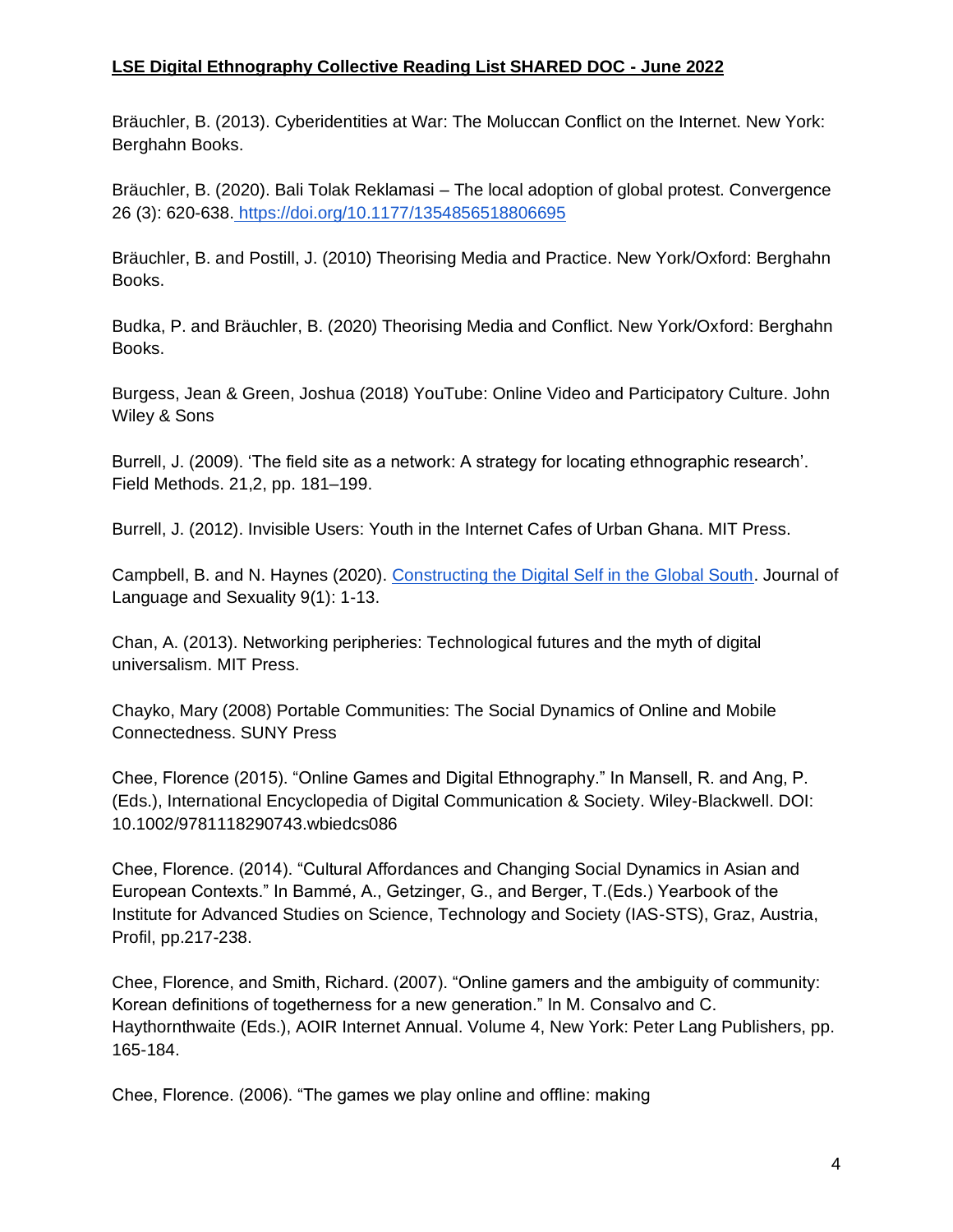Wang-tta in Korea." Popular Communication: The International Journal of Media and Culture. Mahwah, NJ: Lawrence Erlbaum Associates Inc. Vol. 4(3), pp. 225-239.

Chee, F., and Smith, R. (2005). "Is electronic community an addictive substance? An ethnographic offering from the EverQuest community." In S. Schaffer & M. Price (Eds.), Interactive Convergence in Multimedia – Probing the boundaries. Volume 10, The Inter-Disciplinary Press, pp. 137-156.

Cherny, Lynn and Elizabeth Reba Weise (eds). (1996) Wired\_Women: Gender and new realities in cyberspace, Seal Press

Christin, A. (2018). "Counting clicks: Quantification and variation in web journalism in the United States and France." American Journal of Sociology 123, no. 5: 1382-1415.

Clark, Lynn Schofield & Regina Marchi. (2017). Young People and the Future of News. Cambridge University Press.

Clark, Lynn Schofield. (2004). Ethnographic Interviews on the Digital Divide. New Media & Society 6(4): 529-547.

(2013). The Parent App: Understanding Families in a Digital Age. Oxford University Press.

\_\_\_\_\_(2016). Participants on the Margins: #BlackLivesMatter and the role that shared artifacts of engagement played among minoritized political newcomers on Snapchat, Facebook, and Twitter. International Journal of Communication 10(1): 235-253.

Coleman, G. (2010) Ethnographic Approaches to Digital Media. Annual Review of Anthropology, 39:1, 487-505

\_\_\_\_\_(2013). Coding Freedom: The Ethics and Aesthetics of Hacking. Princeton, NJ: Princeton University Press.

(2014). Hacker, Hoaxer, Whistleblower, Spy: The Many Faces of Anonymous. New York: Verso Books.

Consalvo, M., & Paasonen, S. (2002). Women & everyday uses of the Internet: agency & identity. New York, Peter Lang.

Costa, E. (2016). Social Media in SouthEast Turkey. London: UCL Press.

Cousineau, L. S., Oakes, H., & Johnson, C. W. (2019). Appnography: Modifying ethnography for app-based culture. In D.C. Parry, C.W. Johnson, & S. Fullagar (Eds.) Digital Dilemmas: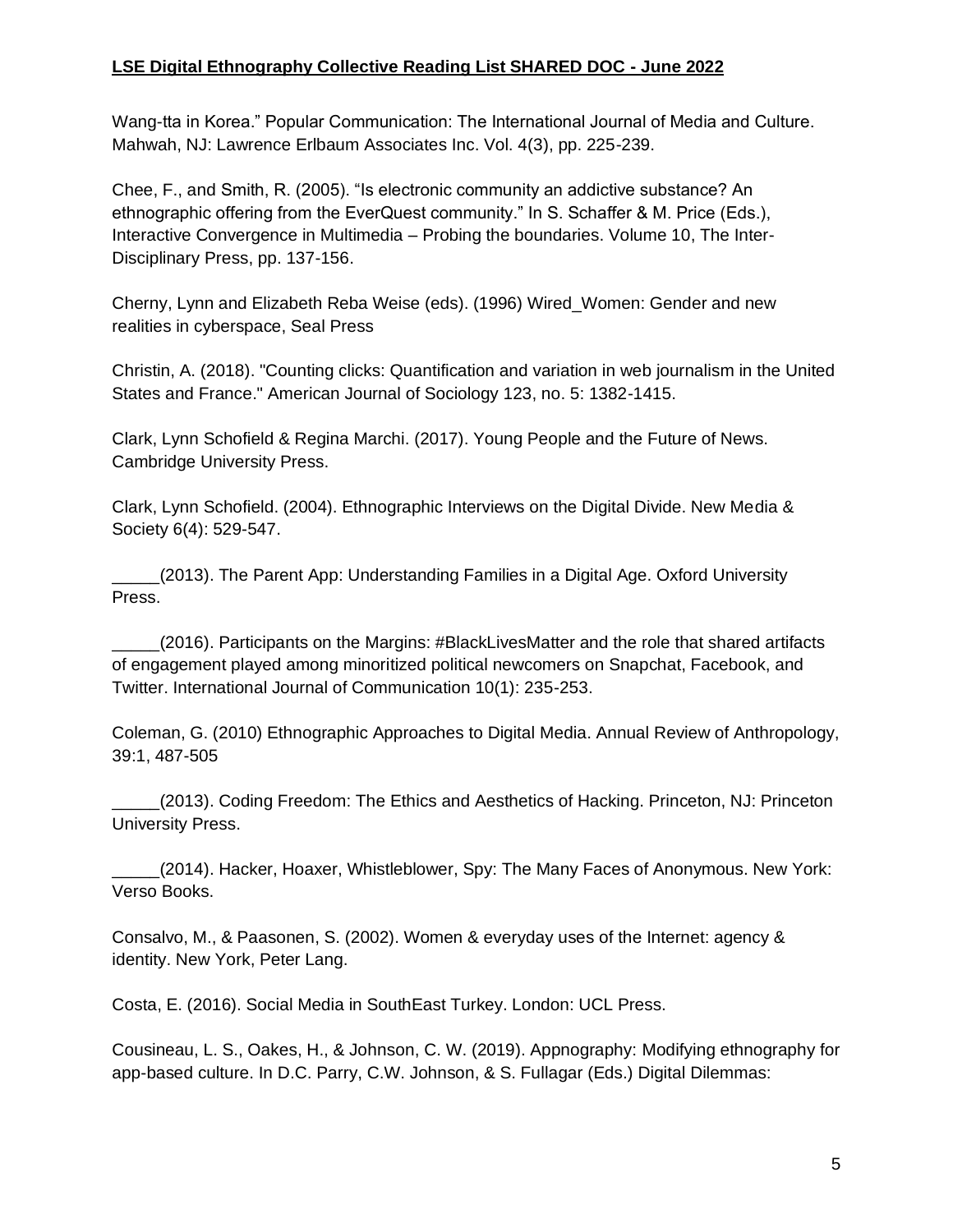Transforming gender identities and power relations in everyday life, (pp. 95-117). B asingstoke: Palgrave Press.

Curlew, Abigail E. 2019. 'Undisciplined Performativity: A Sociological Approach to Anonymity'. Social Media + Society 5(1): <https://journals.sagepub.com/doi/full/10.1177/2056305119829843>

Dalsgaard, S. (2016). The ethnographic use of Facebook in everyday life. Anthropological Forum 26(1): 96-114.

de Seta, G. (2020). Three lies of digital ethnography. Journal of Digital Social Research, 2(1), 77-97.

De Souza e Silva, A. (2006). From cyber to hybrid: Mobile technologies as interfaces of hybrid spaces. Space and culture, 9(3), 261-278.

Dibbell, Julian. My Tiny Life: Crime and Passion in a Virtual World. Owl Books, 1999

Dourish, P. (2001). Where the action is: The foundations of embodied interaction. Cambridge, Mass, MIT Press.

Domínguez, D., Beaulieu, A., Estalella, A., Gómez, E., Schnettler, B., & Read, R. (2007). Virtual ethnography. In Forum Qualitative Sozialforschung/Forum: Qualitative Social Research (Vol. 8, No. 3, pp. 3-07).

Drenten, J., Gurrieri, L., and Tyler, M. (2020). Sexualized labor in digital culture: Instagram influencers, porn chic and the monetization of attention. Gender, Work and Organization. 27: 41-66.<https://doi.org/10.1111/gwao.12354>

Duffett, M. (2013). The Fan Community: Online and Offline. In Duffett, M., Understanding Fandom. New York and London: Bloomsbury.

Duggan, M. (2017). Questioning 'Digital Ethnography' in an Era of Ubiquitous Computing. Geography Compass, 11(5): 1-12.

Edwards, E. and Esposito, J. (2019). Intersectional analysis as a method to analyze popular culture: Clarity in the matrix. New York: Routledge.

Falcone, Jessica. (2015). "Our Virtual Materials: The Substance of Buddhist Holy Objects in a Virtual World." In Buddhism, the Internet and Digital Media: The Pixel in the Lotus, edited by Daniel Veidlinger and Gregory Grieve, 173-190. New York: Routledge.

Falcone, Jessica. (2017). "A Transnational Tulku: the Multiple Lives of FPMT's Spanish-born Lama Ӧsel." Revue d'Etudes Tibetaines No 38, February: 220-240.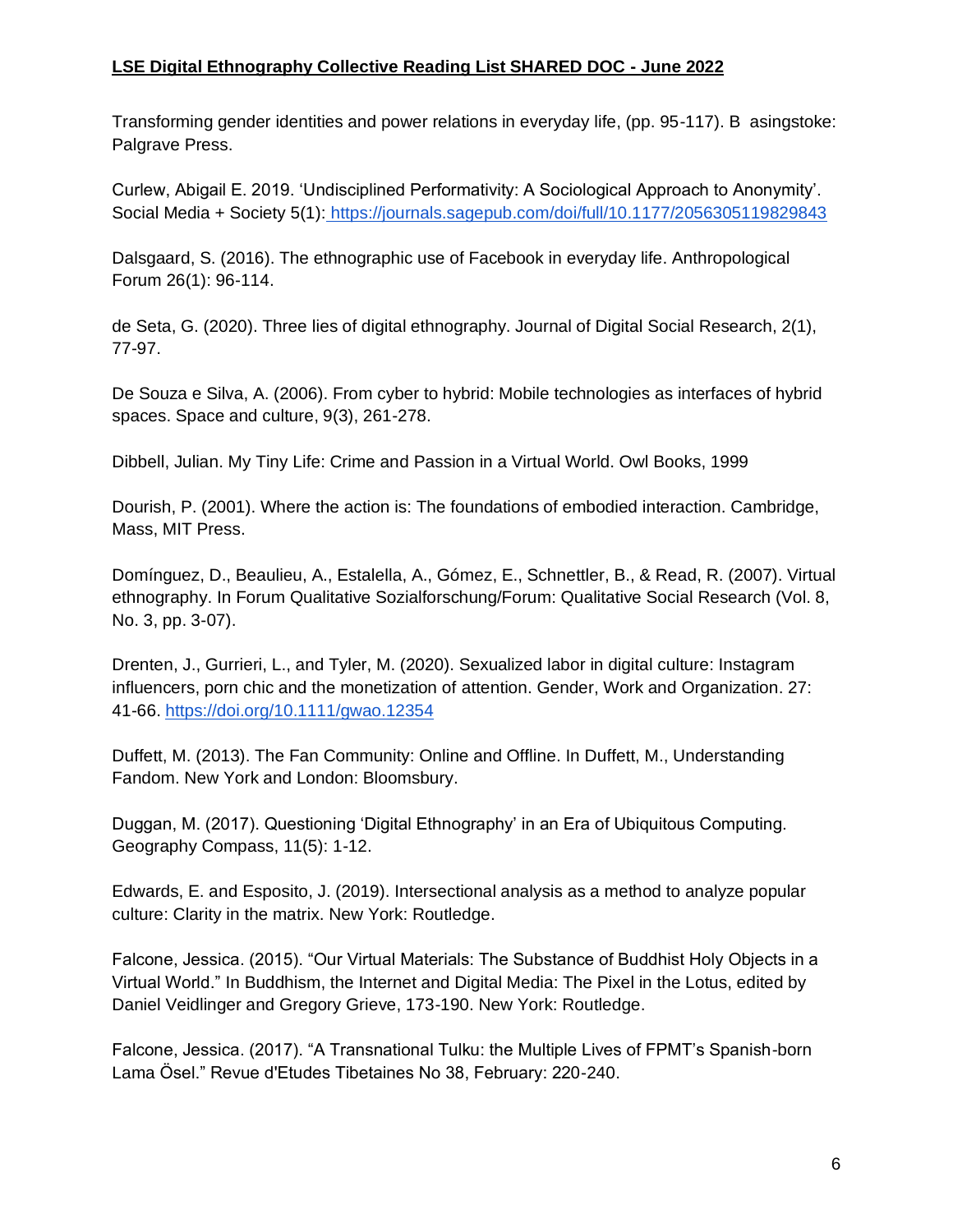Falcone, Jessica. (2019). "Sacred Realms in Virtual Worlds: The Making of Buddhist Spaces in Second Life." Critical Research on Religion. Vol 7 No 2: 147-167.

Fischer, M. M. (2003). Emergent forms of life and the anthropological voice. Durham, USA: Duke University Press.

Ford, H. (2014). Big Data and Small: Collaborations between ethnographers and data scientists. Big Data and Society 1 (2).

Forsey, M., Breidenstein, G., Krüger, O. and Roch, A. (2015). Ethnography at a distance: globally mobile parents choosing international schools. International Journal of Qualitative Studies in Education 28(9): 1112 -1128.

Forsey, M. (2018). Educational ethnography in and for a mobile modernity. In Beach, D., Bagley, C., and Marques da Silva, S. (eds.) The Wiley Handboc ok of Ethnography of Education. Hoboken: Wiley Blackwell. 443-454.

Forsythe, Diana. (2001). Studying Those Who Study Us: An Anthropologist in the World of Artificial Intelligence. Edited by David J. Hess. Stanford, CA: Stanford University Press.

Fotopoulou, Aristea. (2016). Feminist activism and digital network: between empowerment and vulnerabiliy. Palgrave Studies in Communication for Social Change. London: Palgrave Macmillan.

Friedman, Elisabeth. (2017). Interpreting the Internet: Feminist and Queer Counterpublics in Latin America. Univ of California Press

Gajjala, R. (2004). Cyber Selves: Feminist Ethnographies of South Asian Women United States: AltaMira Press.

Gajjala R (ed.) (2019) Digital Diasporas. Labor and Affect in Gendered Indian Digital Publics. London: Rowman & Littlefield.

Gault, Erika, Travis Harris. If My Faith Had a YouTube: digitizing Christianity and Hip Hop: an interview with Beleaf Melanin. *Beyond Christian Hip Hop : A Move toward Christians and Hip Hop*. Routledge Studies in Hip Hop and Religion. 2020.

Gault, Erika. ""When Saints Found Out…": Tasha Cobbs, Nicki Minaj, and the Policing of Black Christianity Online." Fire!!! 5, no. 1 (2016): 9-34.

\_\_\_\_\_\_\_ (ed) (2020). Special Issue: Africana Digital Humanities, *Fire!!!*, "My People Are Free: Theorizing the Digital Black Church."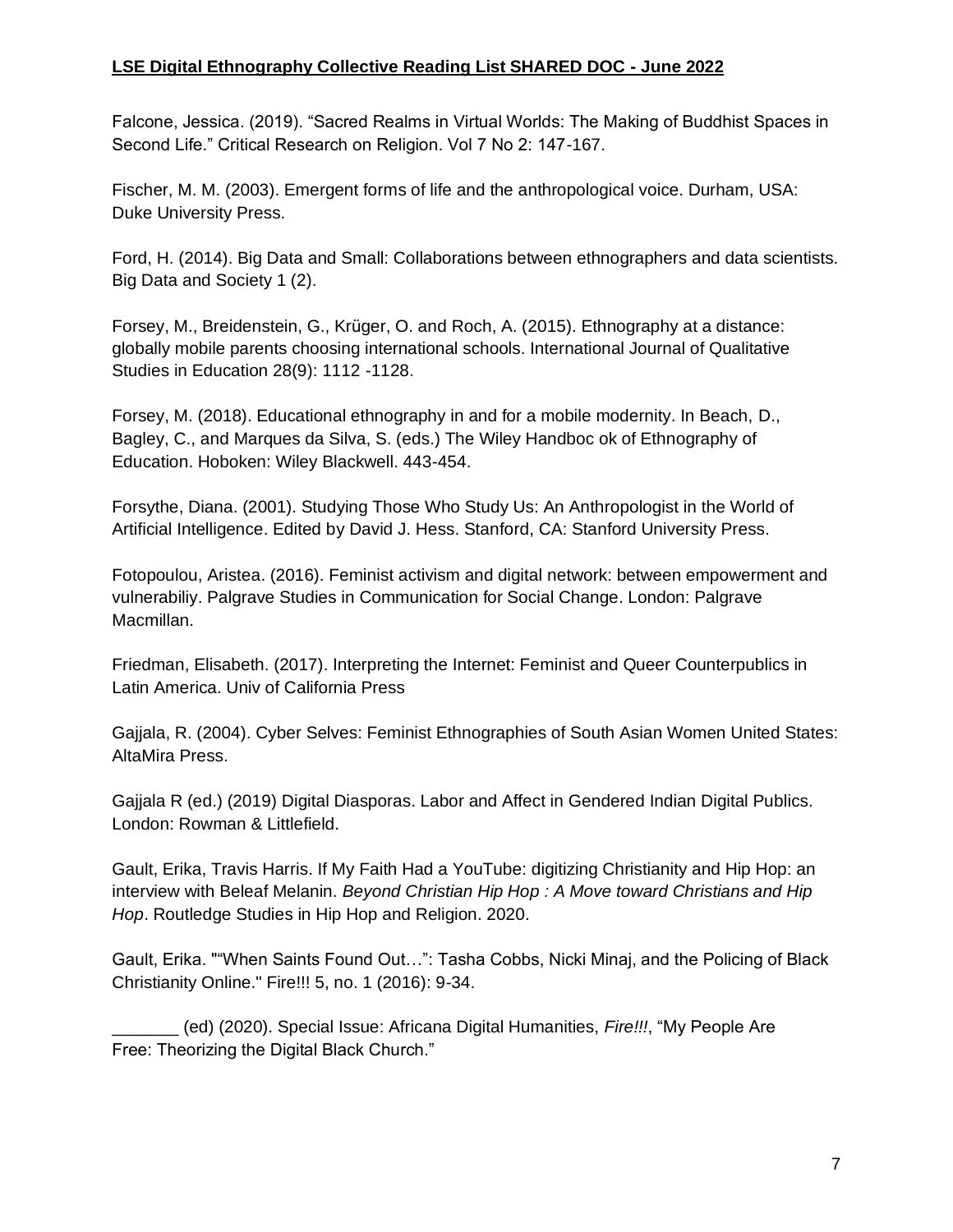*\_\_\_\_\_\_\_ (Jan. 2022). Networking the Black Church: Digital Black Christians and Hip Hop. NY: NYU Press.* 

Geiger, R. S., & Ribes, D. (2011). Trace ethnography: Following coordination through documentary practices. Proceedings of the 44th Hawaii International Conference on System Sciences (HICSS 2011), Los Alamitos, CA, 1–10.

Georgakopoulou, Alexandra. 2016. From narrating the self to posting self(ies): A small stories approach to selfies. Open Linguistics. 2 (1): 300–317.

Georgalou, M. (2017). Discourse and identity on Facebook. London: Bloomsbury.

Gershon, Ilana. 2017. Language and the Newness of Media. Annual Review of Anthropology 46: 15-31.

Ghosh, Rishab Aiyer (2005). Code: Collaborative Ownership and the Digital Economy. Cambridge, MA: MIT Press.

Glatt, Z. (forthcoming). 'Precarity, discrimination and (in)visibility: An ethnography of "The Algorithm" in the influencer industry' in Costa, E., Lange, P., Haynes, N. and Sinanan, J. (eds.) The Routledge Companion to Media Anthropology. New York, USA: Routledge.

Glatt, Z. (2022). '"We're all told not to put our eggs in one basket": Uncertainty, precarity and cross-platform labor in the online video influencer industry'. International Journal of Communication, Special Issue on Media and Uncertainty. Available at: <http://eprints.lse.ac.uk/115384/>

Gómez Cruz, E., & Ardèvol, E. (2017). Ethnography and the field in media (ted) studies: A practice theory approach. Westminster Papers in Communication and Culture, 9(3).

Gregory, K. (2007). Drawing a Virtual Gun. Open Fire: Understanding Global Gun Cultures. Charles Springwood (Ed). Oxford, UK: Berg Publishers.

Gregory, K. and Wood, E. (2009). Controlled Demolitions: The 9/11 Truth Movement on the Internet, Internet Fictions, Ingrid Hotz-Davies, Anton Kirchhofer and Sirpa Leppänen (eds), Cambridge, UK: Cambridge Scholars Press.

Grossman, Wendy M. (1997) net.wars. New York, NYU Press.

Gurak, L. J. (1999). Persuasion and Privacy in Cyberspace: The Online Protests over Lotus Marketplace and the Clipper. New Haven, Yale University Press.

Gurrieri, L. and Drenten, J. (2019) The Hashtaggable Body: Negotiating gender performance in social media. In Susan Dobscha (ed.) Handbook of Research on Gender and Marketing. 101-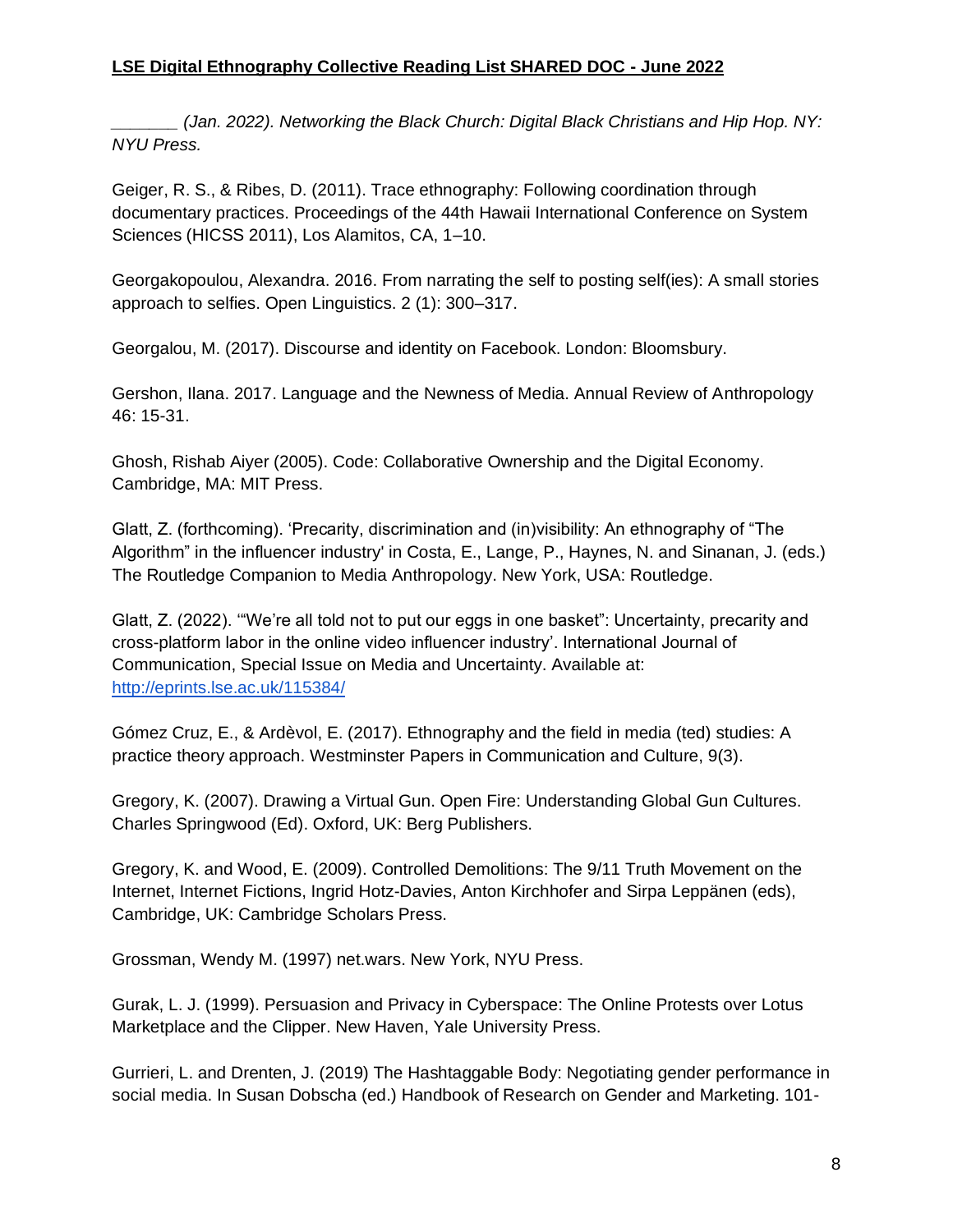116. Edward Elgar.

[https://books.google.com/books/about/Handbook\\_of\\_Research\\_on\\_Gender\\_and\\_Marke.html?id](https://books.google.com/books/about/Handbook_of_Research_on_Gender_and_Marke.html?id=exOKDwAAQBAJ) [=exOKDwAAQBAJ](https://books.google.com/books/about/Handbook_of_Research_on_Gender_and_Marke.html?id=exOKDwAAQBAJ)

Gray, M. 2009. Out in the country, youth, media and queer visibility in rural America. New York University Press.

Gray, K. (2014) Race, gender, and deviance in Xbox live: Theoretical perspectives from the virtual margins, Routledge

Gregory, K, (2019). Contestable Kinship: user experience and engagement on DTC genetic testing sites. New Genetics and Society, 38 (4): 387-409.

Hargittai, Eszter, ed. 2020. Research Exposed: How Empirical Social Science Gets Done in the Digital Age. Columbia University Press.

Hargittai, E. and Sandvig, C. (eds.) (2016). Digital research confidential: the secrets of studying behavior online. Massachusetts, USA: MIT Press.

Harrington, C. L., & Bielby, D. D. (1995). Soap fans: pursuing pleasure and making meaning in everyday life. Philadelphia, Temple University Press.

Haynes, N. (2016) Social Media in Northern Chile. London: UCL Press.

\_\_\_\_\_(2020). [Writing on the Walls: Discourses on Bolivian Immigrants in Chilean Meme Humor.](https://ijoc.org/index.php/ijoc/article/viewFile/9109/2714) International Journal of Communication 13: 3122-3142.

Haynes, N. and X. Wang (2019). [Making Migrant Identities on Social Media: a tale of two](https://journals.sagepub.com/doi/full/10.1177/0163443719884060)  [neoliberal cities on the Pacific Rim.](https://journals.sagepub.com/doi/full/10.1177/0163443719884060) Media, Culture & Society 42(1): 126-135.

Haythornthwaite, C. and Wellman, B. (2002). 'The Internet in Everyday Life: An introduction.' in The Internet in Everyday Life, Haythorthwaite and Wellman (eds.). London, UK: Blackwell. pp. 3–41.

Hine, C. (2000). Virtual ethnography. London, UK: Sage.

\_\_\_\_\_(ed.) (2005). Virtual methods: issues in social research on the Internet. Oxford, UK: Berg.

\_\_\_\_\_(2015). Ethnography for the Internet: embedded, embodied and everyday. London, UK: Bloomsbury Academic.

\_\_\_\_\_(2017). 'Ethnography and the Internet: Taking Account of Emerging Technological Landscapes'. Fudan Journal of the Humanities and Social Sciences. 10,3, pp. 315-329.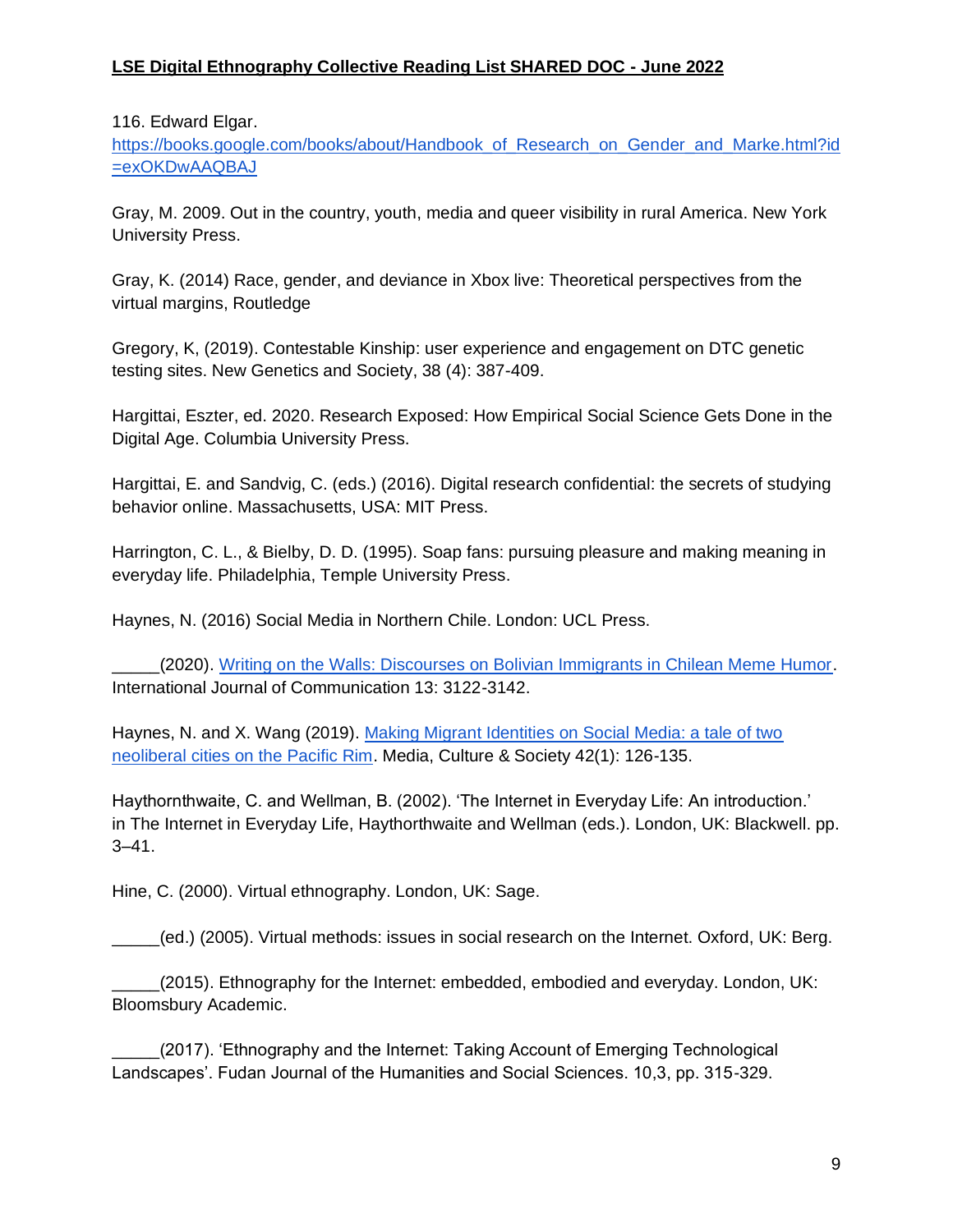Hinton, S. and L. Hjorth (2013) Understanding Social Media, London: Sage.

Hjorth, L., Horst, H. A., Galloway, A. and Bell, G. (2017). The Routledge companion to digital ethnography. London: Routledge.

Horn, Stacy (January 1998). Cyberville: Clicks, Culture, and the Creation of an Online Town. New York: Warner Books.

Horst, H. and Miller, D. (2006). The Cell Phone: An Anthropology of Communication. Berg.

(2012). Digital anthropology. London, UK: Bloomsbury Academic.

Huc-Hepher, S. (2015). Big Web data, small focus: An ethnosemiotic approach to culturally themed selective Web archiving. Big Data & Society. [URL](https://journals.sagepub.com/doi/full/10.1177/2053951715595823)

Huc-Hepher, S. (2016). The Material Dynamics of a London-French Blog: A Multimodal Reading of Migrant Habitus. Modern Languages Open. [URL](https://www.modernlanguagesopen.org/articles/10.3828/mlo.v0i0.91/)

Irani, L. (2019). Chasing Innovation: Making Entrepreneurial Citizens in Modern India (Vol. 22). Princeton University Press.

Ito, Mizuko, et al. (2010). Hanging Out, Messing Around, Geeking Out: Kids Living and Learning with New Media. Cambridge, MA: The MIT Press.

Jenkins, H., Ford S., and Green, J. (2013). Spreadable Media: Creating Value and Meaning in a Networked Culture. London: New York University Press.

Jin, Dal Yong, Chee, Florence, and Kim, Seah. (2015). "Transformative Mobile Game Culture: A sociocultural analysis of Korean mobile gaming in the era of smartphones." International Journal of Cultural Studies. Sage Publications. Vol. 18(4), pp. 413-429.

Jin, Dal Yong, and Chee, Florence. (2008). "Age of New Media Empires: a critical interpretation of the Korean online game industry." Games and Culture: A Journal of Interactive Media. Thousand Oaks, Ca: Sage Publications. Vol. 3(1), pp. 38-58.

Karampampas, P. 2019. Goth YouTubers and the informal mentoring of young goths: peer support and solidarity in the Greek goth scene, Journal of Youth Studies. <https://doi.org/10.1080/13676261.2019.1646892>

Kaur‐Gill, S., & Dutta, M. J. (2017). Digital ethnography. The international encyclopedia of communication research methods, 1-10.

Kelty, C. M. (2008). Two bits: The cultural significance of free software. Durham, USA: Duke University Press.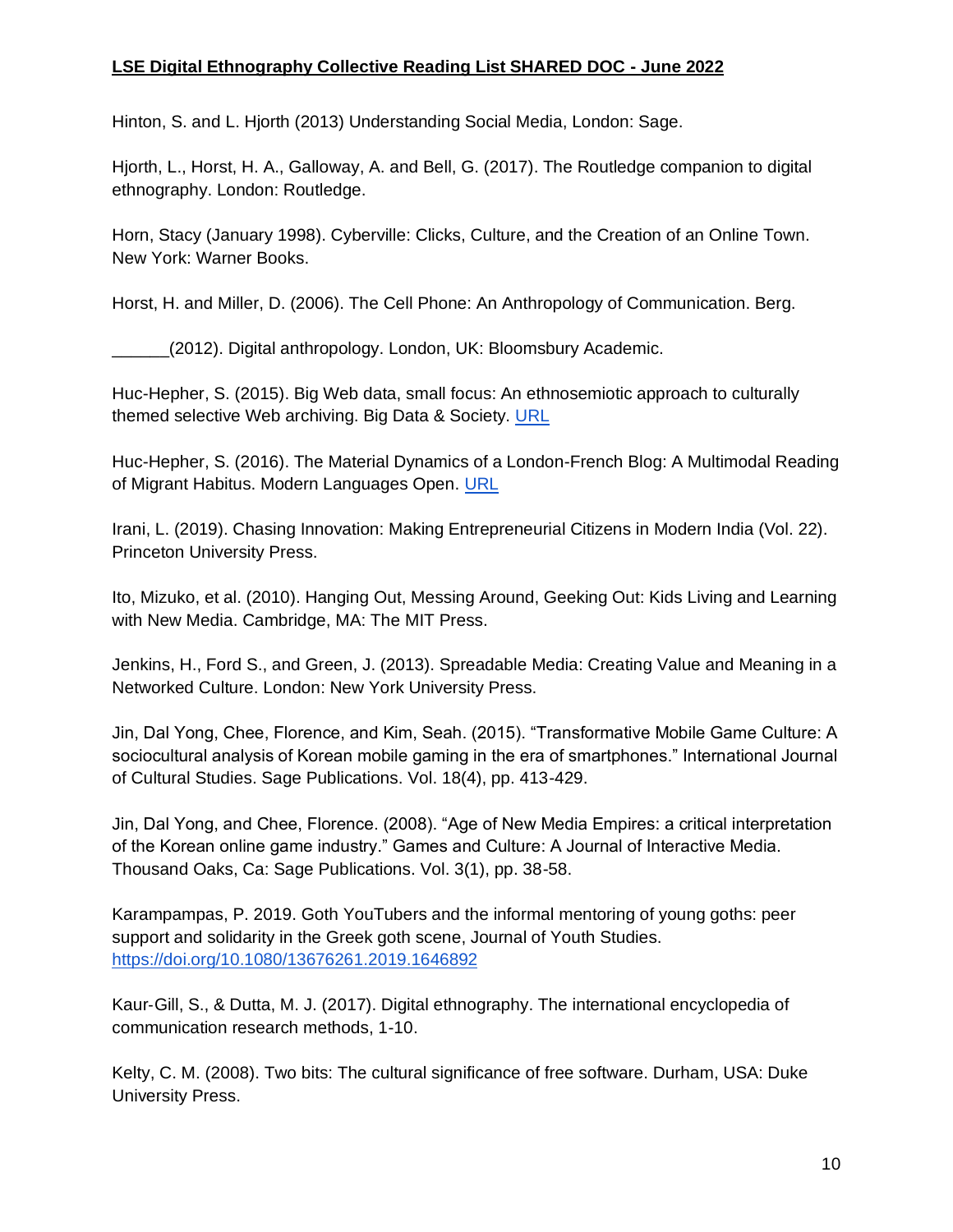Kendall, Lori. (2002) Hanging out in the Virtual Pub: Masculinities and Relationships Online, University of California Press.

Knox, Hannah and Nafus, Dawn (2019) Ethnography for a data-saturated world. Manchester: Manchester University Press.

Kozinets, R. (2019). Netnography: The essential guide to social media research. Sage publications

Lange, Patricia G. (2020). Hey Watch This! Sharing the Self Through Media. Ethnographic Film. https://vimeo.com/394007182

Lange, Patricia G. (2019). Thanks for Watching: An Anthropological Study of Video Sharing on YouTube. Louisville, CO: University Press of Colorado.

Lange, Patricia G. (2014). Kids on YouTube: Technical Identities and Digital Literacies. Walnut Creek, CA: Routledge.

Lane, Jeffrey. (2019). The Digital Street. New York, NY: Oxford University Press.

Leonard, Andrew (1998). Bots: The Origin of New Species. Penguin Group.

Lingel, J. Gray, M. 2018. Ethnography, in The Craft of Criticism, Critical Media Studies in Practice, Kackman, M & Kearney, M (eds).

Litt, E. and Hargittai, E. (2016): The Imagined Audience on Social Network Sites. Social Media + Society, January-March pp.1-12.

Livingstone, S., & Sefton-Green, J. (2016). The class: Living and learning in the digital age. New York, NY: New York University Press.

Losh, Elizabeth and Wernimont, Jacqueline (eds) Bodies of Information: Intersectional Feminism and the Digital Humanities. United Kingdom, University of Minnesota Press, 2019

MacLeod, Scott GK. (2016). Naked Harbin Ethnography: Hippies, Warm Pools, Counterculture, Clothing-Optionality & Virtual Harbin. (Foreword by Nelson H.H. Graburn). http://www.scottmacleod.com/ActualVirtualHarbinBook.html. Berkeley, CA: Academic Press at World University and School.

Maddox, A. (2020). Disrupting the ethnographic imaginarium. Journal of Digital Social Research, 2(1), 20-38.

Madianou, M. (2015). Polymedia and Ethnography: Understanding the Social in Social Media.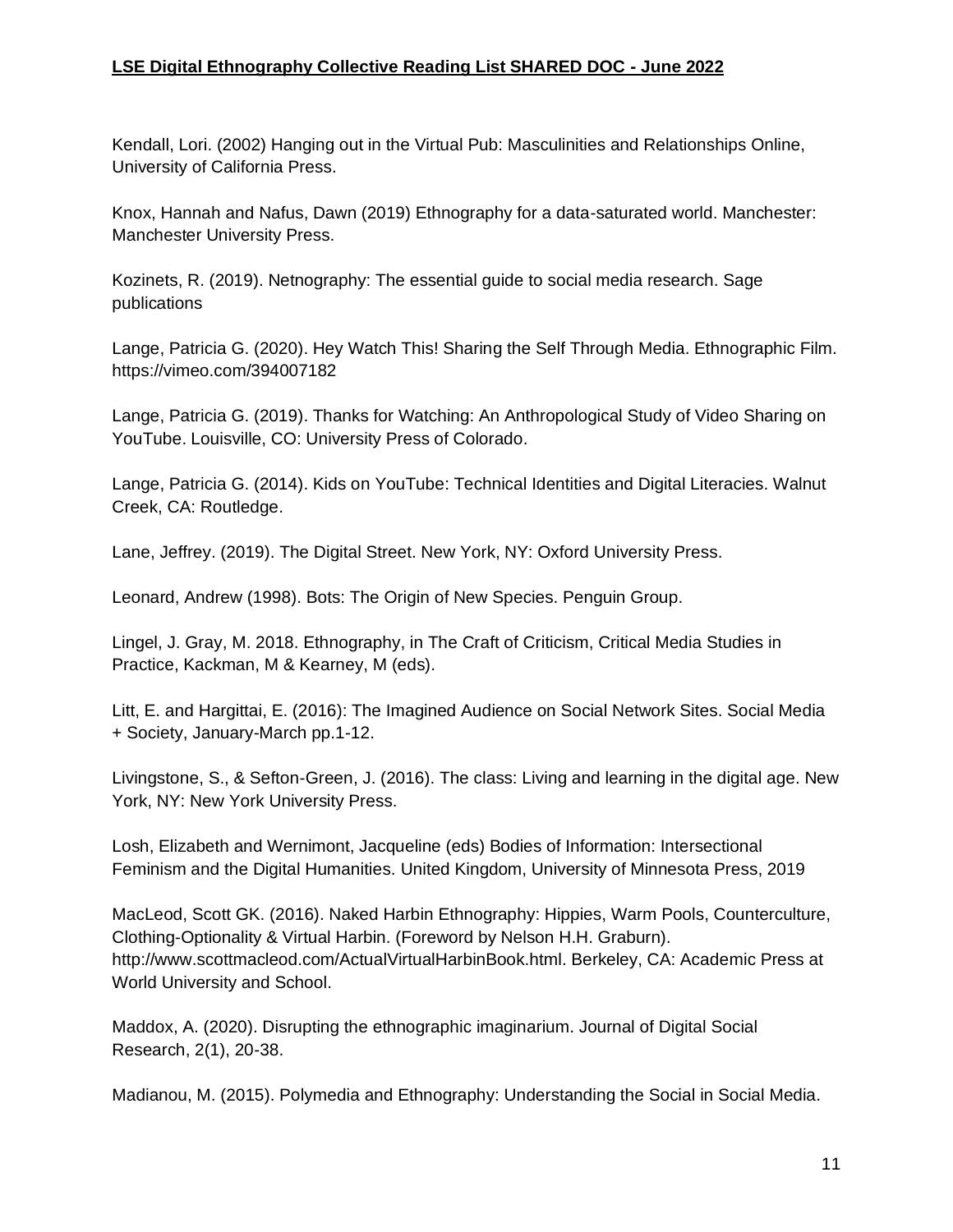Social Media + Society, 1(1). <https://doi.org/10.1177/2056305115578675>

\_\_\_\_\_\_(2016) Ambient co-presence: transnational family practices in polymedia environments. Global Networks, vol. 16 (2): 183-201

Madianou, M. and Miller, D. (2012). Migration and New Media: transnational families and polymedia. London: Routledge.

Markham, A.N. 1998. Life Online, Researching Real Experience in Virtual Space. AltaMira

Markham, A. (2005). The methods, politics and ethics of representation in online ethnography. In Denzin, N. and Lincoln, Y. (eds.) The Sage Handbook of Qualitative Research. Third edition. London: Sage. 793-820. (And the 2017 version - Markham, A. N. (2017). Ethnography in the Digital Internet Era. Sage Handbook of Qualitative Research, (JANUARY), 650–668.)

Markham, A. and Baym, N. (eds.) (2009). Internet inquiry: conversations about method. London, UK: Sage.

Markham, A., & Gammelby, A. K. (2017). Moving through digital flows: An epistemological and practical approach. In Flick, U. (Ed.). Handbook of Qualitative Data Collection (451-465).

Marwick, A. (2013). Status Update: Celebrity, Publicity, and Branding in the Social Media Age. New Haven: Yale University Press.

Marwick, A., Gray, M. and Ananny, M. (2014). ""Dolphins are Just Gay Sharks': Glee and the [Queer Case of Transmedia as](https://journals.sagepub.com/doi/abs/10.1177/1527476413478493) Text and Object." Television and New Media 15(7): 627-647.

McGlotten, Shaka. Virtual intimacies: Media, affect, and queer sociality. SUNY Press, 2013.

Meikle, G. (2016): Social Media: Communication, Sharing and Visibility. London: Routledge.

Mertia, Sandeep. 2017. "'Timepass' Development: Situating Social Media in Rural Rajasthan." Economic and Political Weekly 52 (47). Available at: [https://www.epw.in/journal/2017/47/special-articles/%E2%80%98timepass%E2%80%99](https://www.epw.in/journal/2017/47/special-articles/%E2%80%98timepass%E2%80%99-development.html) [development.html.](https://www.epw.in/journal/2017/47/special-articles/%E2%80%98timepass%E2%80%99-development.html)

digit.

Miller, D (2016). Social Media in an English Village: Or how to Keep People at Just the Right Distance. London: UCL Press.

Miller, D., Costa, E., Haynes, N., McDonald, T., Nicolescu, R., Sinanan, J., Spyer, J., Venkatraman, S. and Wang, X., 2016. How the world changed social media (Vol. 1). UCL press.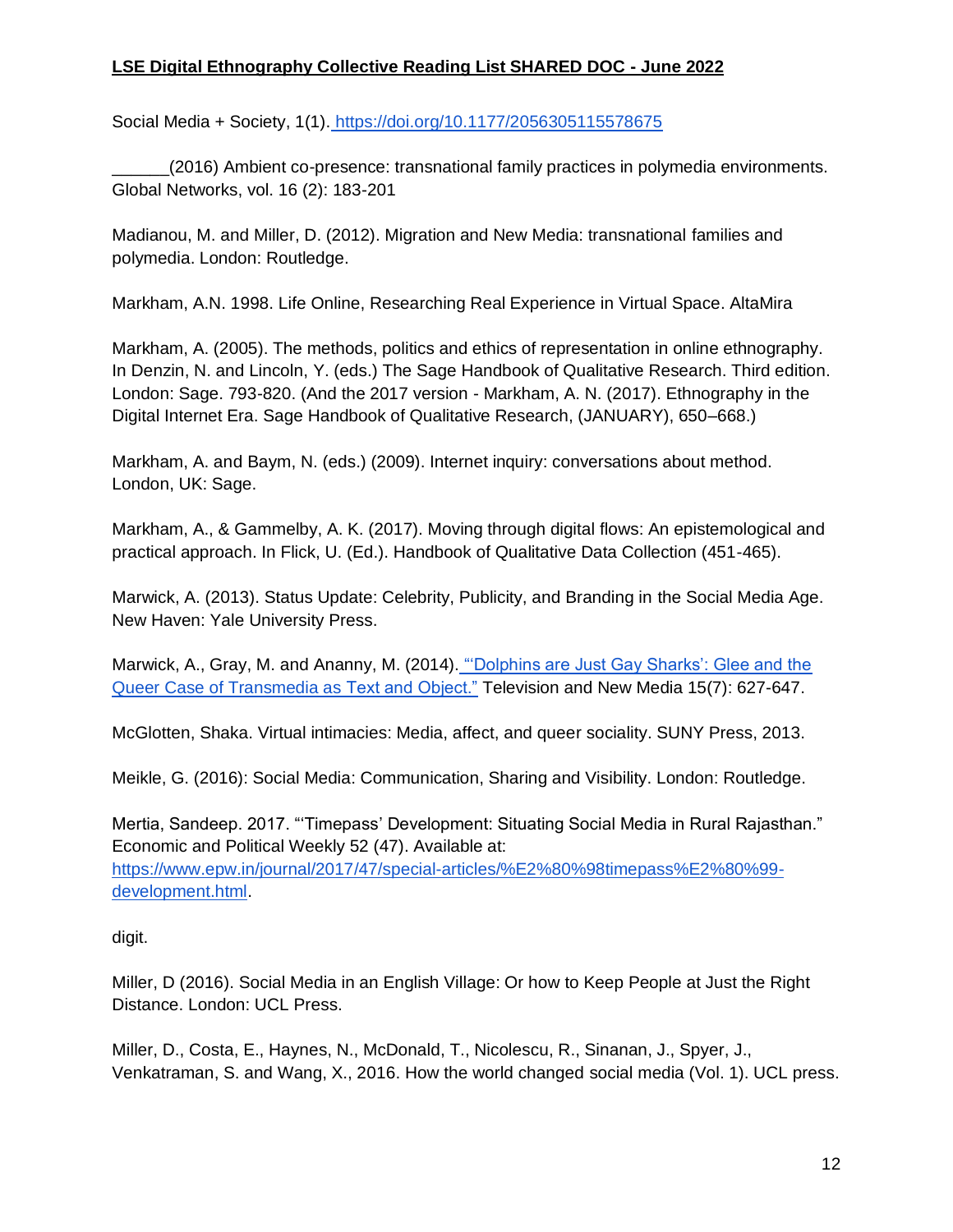Mjøs, Ole J. (2012): Music, social media, and global mobility: MySpace, Facebook, YouTube. New York: Routledge.

Nakamura, L. (2002). Cybertypes: race, ethnicity and identity of the Internet. New York, N.Y., Routledge.

Nardi, Bonnie A. 1996. "Cyberspace, Anthropological Theory, And The Training Of Anthropologists." Social Science Computer Review 14 (1): 34-35.

Nardi, Bonnie A. 2010. My Life as a Night Elf Priest. An Anthropological Account of World of Warcraft. Ann Arbor: University of Michigan Press.

Nafus, D. and Knox, H. (2019). Ethnography for a data-saturated world. Baltimore, Maryland: Project Muse.

Newell, S., Pype, K. (2021). Decolonizing the Virtual: Future Knowledges and the Extrahuman in Africa. African Studies Review, 64 (1), 5-22.

Nicolescu, R. (2016). Social Media in SouthEast Italy. London: UCL Press.

O'Donnell, C. (2014). Developer's Dilemma: The Secret World of Videogame Creators. Cambridge, MA: MIT Press.

Orgad, S. (2009). 'How can researchers make sense of the issues involved in collecting and interpreting online and offline data?' in Markham and Baym (eds.) Internet inquiry: conversations about method. London, UK: Sage. pp. 33-53.

Paulus, T. & Wise, A. (2019). Looking for insight, transformation and learning in online talk. New York: Routledge.

Pink, S., Ardévol, E. & Lanzeni, D. (2016). Digital Materialities: Design and Anthropology. London: Bloomsbury.

Pink, S., Horst, H., Postill, J., Hjorth, L., Lewis, T. & Tacchi, J. (2016) Digital Ethnography: Principles and Practice, London: Sage.

Pitcan, M., Marwick, A. & boyd, d. (2018). ["Performing the Vanilla Self: Respectability Politics,](https://academic.oup.com/jcmc/article/23/3/163/4962541)  [Social Class, and the Digital World."](https://academic.oup.com/jcmc/article/23/3/163/4962541) Journal of Computer-Mediated Communication 23(3): 163- 179.

Postigo, H. (2016). 'The socio-technical architecture of digital labor: Converting play into YouTube money'. New Media & Society. 18:2, pp. 332-349.

Postill, J. (2008) 'Localizing the Internet Beyond Communities and Networks', New Media &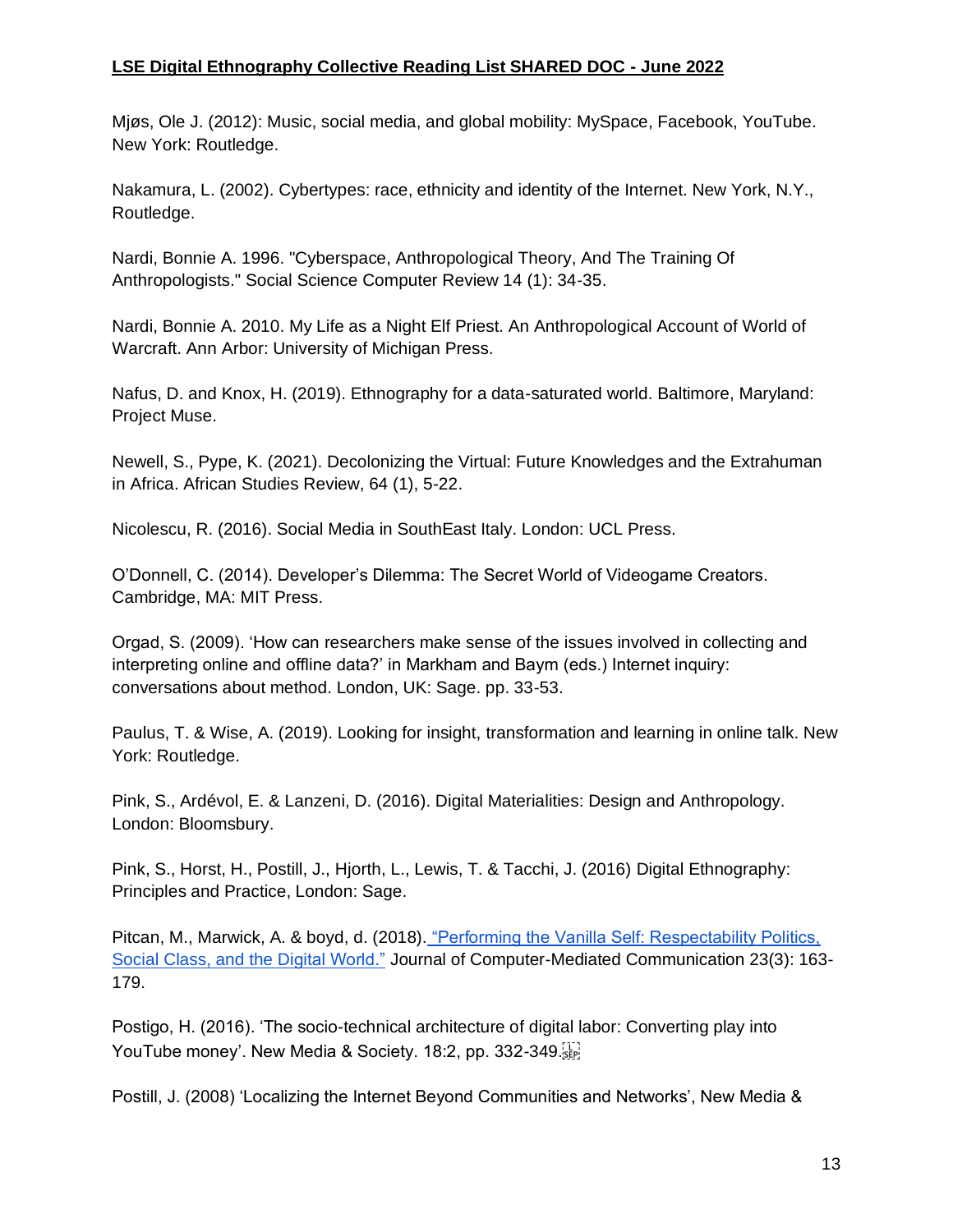Society, 10(3), 413–431.

\_\_\_\_\_(2014). Democracy in an age of viral reality: A media epidemiography of Spain's indignados movement. Ethnography, 15(1), 51–69.<https://doi.org/10.1177/1466138113502513>

\_\_\_\_\_ (2018). The Rise of Nerd Politics. Digital Activism and Political Change. Pluto Press.

Proctor, Devin. (2018). Policing the Fluff: The Social Construction of Scientistic Selves on Otherkin Facebook Groups, Engaging Science, Technology, and Society, 4, 485-514. <https://doi.org/10.17351/ests2018.252>

Pype, K. (2016). Not talking like a Motorola: Practices of masking and unmasking in Kinshasa's mobile phone culture. Journal of the Royal Anthropological Institute 22(3): 633-653.

(2019). (NOT) IN SYNC – Digital Time and Forms of (Dis-)Connecting. Ethnographic Notes from Kinshasa (DR Congo). MEDIA CULTURE & SOCIETY, 1-16. [doi:](https://doi.org/10.1177/0163443719867854)  [10.1177/0163443719867854](https://doi.org/10.1177/0163443719867854) [Open Access](https://lirias.kuleuven.be/retrieve/541442)

\_\_\_\_\_ (2020). Bolingo ya Face. Digital marriages, playfulness and the search for change in Kinshasa. In: J. Helle-Valle, A. Storm-Mathisen (Eds.), Media Practices and Changing African Socialities. Non-media-centric Perspectives, (93-124). Berghahn Books.

Rheingold, Howard L. (1993). The Virtual Community: Homesteading on the Electronic Frontier.

Rheingold, Howard L. (2002). Smart Mobs: The Next Social Revolution.

Risam, Roopika, New Digital Worlds: Postcolonial Digital Humanities in Theory, Praxis, and Pedagogy, was published by Northwestern University Press in 2018.

Rodríguez, Juana. (2003). Queer Latinidad: Identity Practices, Discursive Spaces. 1-226.

Rosales Rivera, A., & Martínez Silva, E. (2022). Cultura, modernidad y camp: resistencia sin agenda. *Transdisciplinar. Revista De Ciencias Sociales Del CEH*, *1*(2), 249–292. <https://doi.org/10.29105/transdisciplinar1.2-7>

Ross, Scott. 2019. "Being Real on Fake Instagram: Likes, Images and Media Ideologies of Value." Journal of Linguistic Anthropology

Sarai, "Social Media: Contemporary Histories and Archaeologies," The Sarai Programme, CSDS, Delhi.<https://sarai.net/projects/social-media-contemporary-histories-and-archaeologies/>

Seabrook, John. (1997). Deeper: my two-year odyssey in cyberspace. New York: Touchstone Books.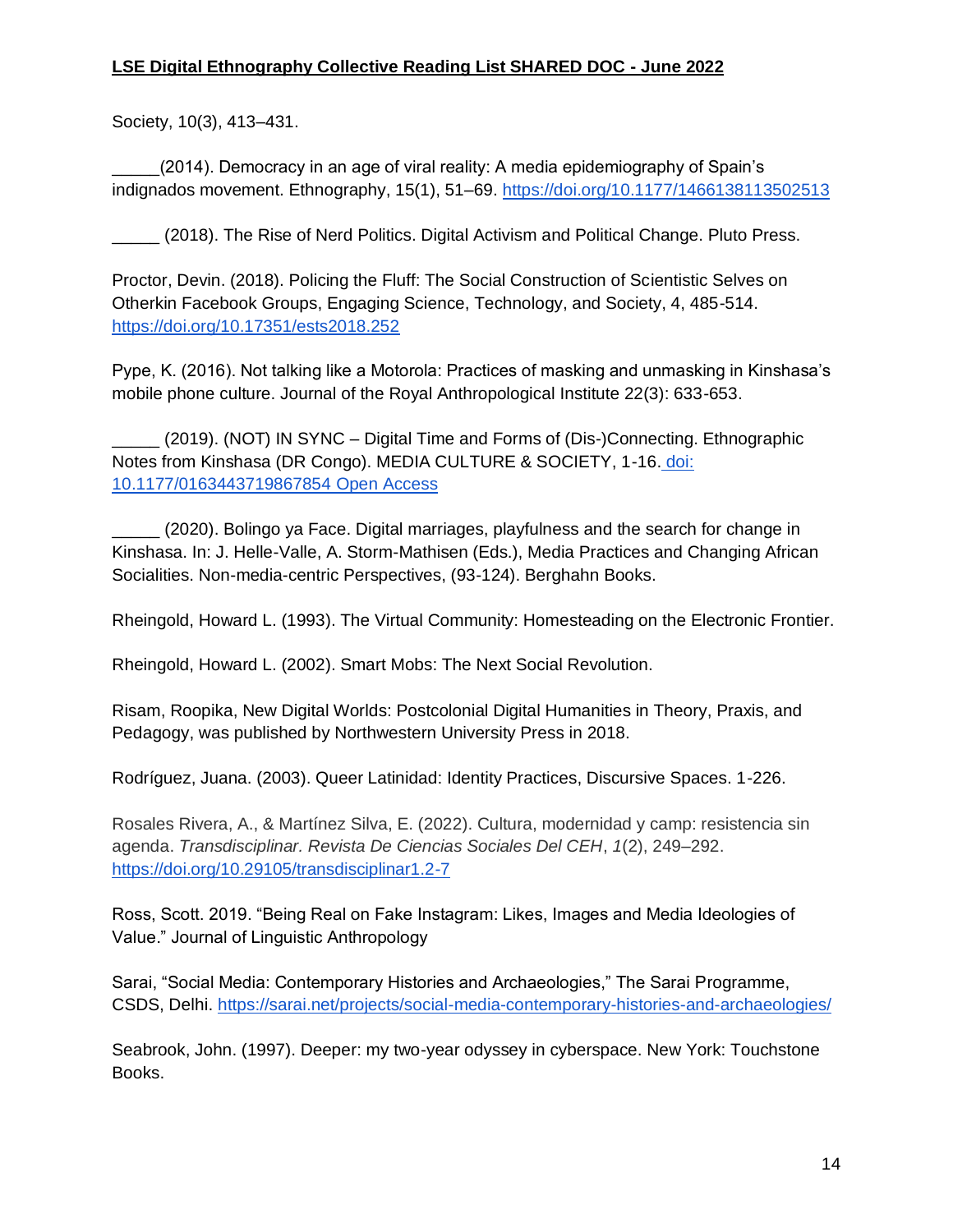Seaver, N. (2017). Algorithms as culture : Some tactics for the ethnography of algorithmic systems. Big Data & Society, (December), 1–12. https://doi.org/10.1177/2053951717738104

\_\_\_\_\_ (2019). Captivating Algorithms: Recommender Systems as Traps. Journal of Material Culture 24 (4): 421–36.

Shield, Andrew DJ. Immigrants on Grindr: Race, Sexuality and Belonging Online. Springer Nature, 2019.

Shumar, W. and Madison, N. (2013). Ethnography in a virtual world. Ethnography and **Education** 8(2) 255-272

Sinanan, J. (2017). Social Media in Trinidad. London: UCL Press.

Sinanan, J. (2020) ["Choose Yourself": Communicating Normative Pressures and Individual](https://benjamins.com/catalog/jls.19004.sin)  [Distinction on Facebook and Instagram.](https://benjamins.com/catalog/jls.19004.sin) Journal of Language and Sexuality 9(1):48-68.

Sinha, Indra. (1999). The Cybergypsies: a frank account of love, life and travels on the electronic frontier. London: Simon & Schuster

Sproull, L. & Kiesler, S. (1992). Connections: New ways of working in the networked organization. Cambridge, MA: MIT Press.

Spyer, J. (2017). Social Media in Emergent Brazil. London: UCL Press.

Stone, Allucquére Rosanne. 1995. The war of desire and technology at the close of the mechanical age. London: MIT Press.

Suhr, C. H. (2012) Social Media and Music. New York: Peter Lang.

Sumiala, J., & Tikka, M. (2020). [Digital media ethnographers on the move –](https://jdsr.se/ojs/index.php/jdsr/article/view/37) An unexpected [proposal.](https://jdsr.se/ojs/index.php/jdsr/article/view/37) Journal of Digital Social Research, 2(1), 39-55.

Sunden, Jenny. (2003) Material Virtualities: Approaching online textual embodiment, Peter Lang.

Sunden, J. and Sveningsson, M. 2013. Gender and Sexuality in Online Game Cultures: Passionate Play. Routledge.

Sutton, T. (2020). Digital Re-enchantment: Tribal Belonging, New Age Science and the Search for Happiness in a Digital Detoxing Community. Doctoral Thesis, University of Oxford. <https://ora.ox.ac.uk/objects/uuid:dd83e6d0-aa32-4c4e-b925-5cdb505a60c9>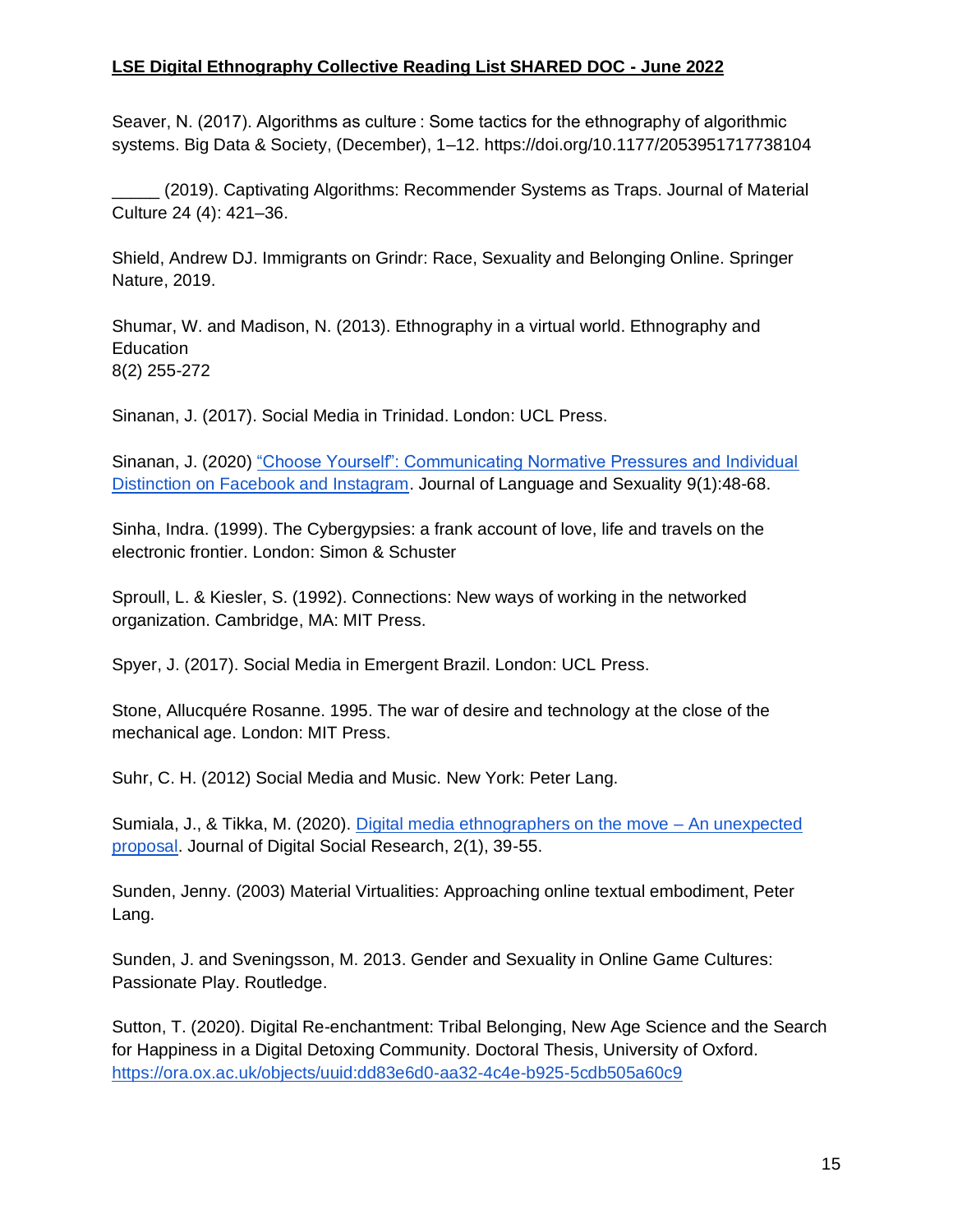Sveningsson, M. (2001). Creating a Sense of Community. Experiences from a Swedish Web Chat. Linköping: Linköping Studies in Art and Science.

Tiidenberg, K & Whelan, A. (2019) "Not like that, not for that, not by them": social media affordances of critique, Communication and Critical/Cultural Studies, 16:2, 83-102, DOI: [10.1080/14791420.2019.1624797](https://doi.org/10.1080/14791420.2019.1624797)

Taylor, T. L. (2009). Play between worlds: exploring online game culture. Cambridge MA, MIT Press.

Tenhunen. S. (2018). A Village Goes Mobile: Telephony, Mediation and Social Change in Rural India. Oxford: Oxford University Press.

Tiidenberg, K. (2019) [Playground in memoriam: missing the pleasures of NSFW tumblr.](https://www.tandfonline.com/doi/abs/10.1080/23268743.2019.1667048) Porn Studies 6:3, pages 363-371.

Takhteyev, Y. (2012). Coding places: Software practice in a South American city. MIT Press.

Tummons, J., MacLeod, A. and Kits, O. (2015). Ethnographies across virtual and physical spaces: a reflexive commentary on a live Canadian/UK ethnography of distributed medical education. Ethnography and Education 10(1): 107-120.

Udupa, S. (2017). Gaali cultures: The politics of abusive exchange on social media. New Media & Society. 20(4): 1506-1522.

Ullman, Ellen. (1997). Close to the Machine: Technophilia and its Discontents. San Francisco : City Lights Books.

Ullman, Ellen. (2017). Life in Code: A Personal History of Technology New York: MCD.

Venkatraman, S. (2017). Social Media in South India. London: UCL Press.

Vickery, Jacqueline. (2017). Worried about the Wrong Things: Youth, Risk, and Opportunity in the Digital World. MIT Press.

Wallis, C. (2012). Technomobility in China: young migrant women and mobile phones. New York: NYU Press

Wallis, C. (2018) "Domestic workers and the affective dimensions of communicative empowerment." Communication Culture & Critique 11, no. 2: 213-230.

Watkins, Craig. (2018). The Digital Edge: How Black and Latino Youth Navigate Digital Inequality. New York University Press.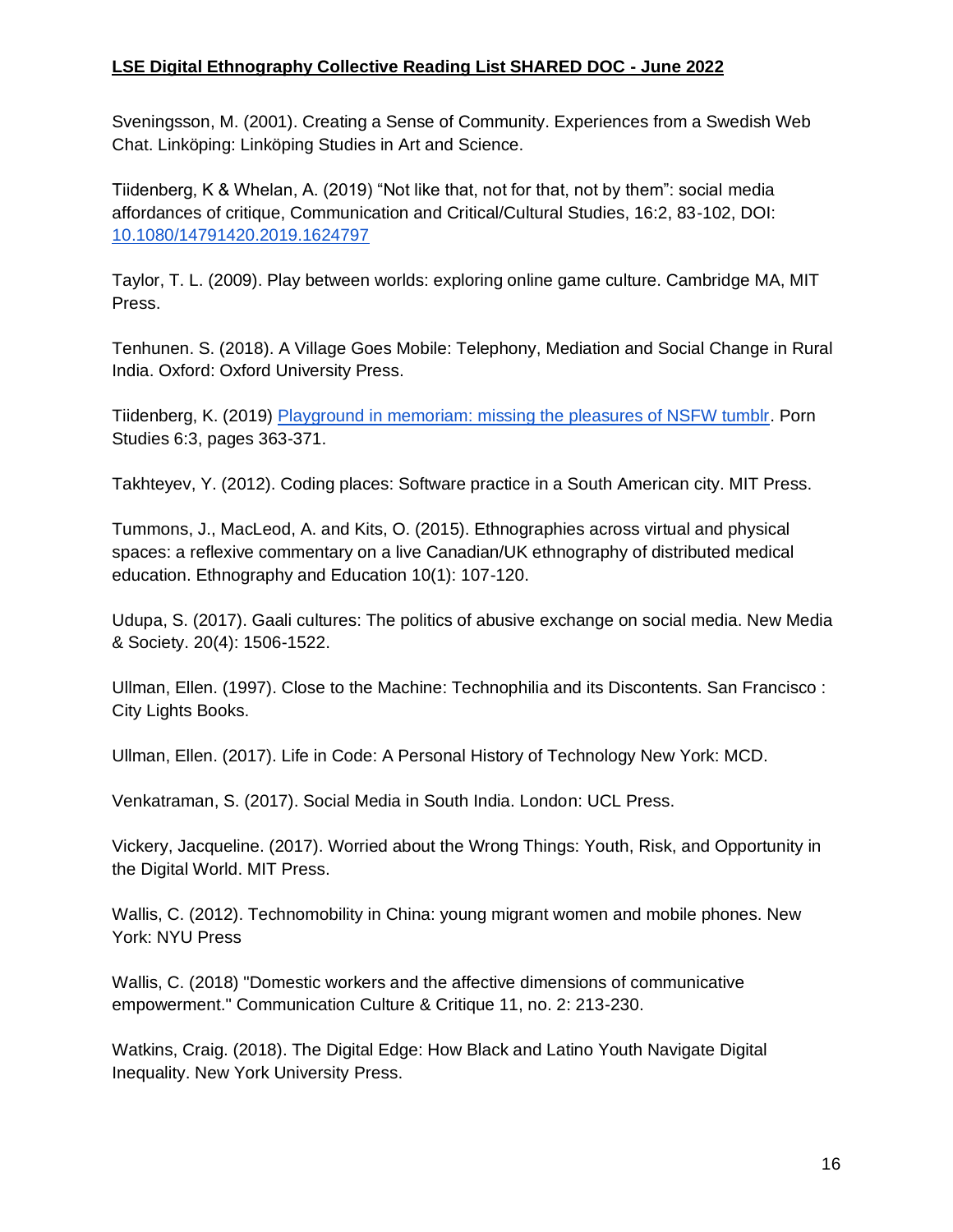Wilson, B. (2006). 'Ethnography, the Internet, and Youth Culture: Strategies for Examining Social Resistance and 'Online-Offline' Relationships'. Canadian Journal of Education. 29,1, pp. 307–328.<https://www.doi.org/10.2307/20054158>

# <span id="page-16-0"></span>(Digital) Ethnographic Methods

Agar, M. 2006. An Ethnography by any other name. Forum. Available at: [http://www.qualitative](http://www.qualitative-research.net/index.php/fqs/article/view/177/395)[research.net/index.php/fqs/article/view/177/395](http://www.qualitative-research.net/index.php/fqs/article/view/177/395)

Androutsopoulos, Jannis. 2008. Potentials and Limitations of Discourse-Centred Online Ethnography. Language@Internet. 5(8).

Atkinson, P., 2015. For Ethnography. London: SAGE Publications.

Attride-Stirling, J. (2001). 'Thematic networks: an analytic tool for qualitative research'. Qualitative Research. 1,3, pp. 385-405.

Basso, Keith H (1996). Wisdom Sits in Places: Landscape and Language Among the Western Apache. Albuquerque: University of New Mexico Press

Boellstorff, Tom, Bonnie Nardi, Celia Pearce, and T. L. Taylor. (2012). Ethnography and Virtual Worlds: A Handbook of Method. Princeton, NJ: Princeton University Press.

Braun, Virginia, und Victoria Clarke. Successful Qualitative Research: A Practical Guide For Beginners. Los Angeles: SAGE Publications Ltd, 2013.

Caliandro, A. (2018) Digital methods for ethnography: Analytical concepts for ethnographers exploring social media environments Journal of Contemporary Ethnography Vol. 47, Issue 5, pp. 551-578.

Cerwonka, A., and Malkki, L. H. (2008). Improvising theory: Process and temporality in ethnographic fieldwork. University of Chicago Press.

Clifford, J., & Marcus, G. E. (Eds.). (1986). Writing culture: The poetics and politics of ethnography. Berkeley, USA: University of California Press.

Coleman, Simon, and Collins, Peter. Locating the Field : Space, Place and Context in Anthropology. Oxford, UK ; New York: Berg, 2006. Print. A.S.A. Monographs ; 42.

DeWalt, K. and DeWalt, B. (2011). Participant observation: a guide for fieldworkers. Plymouth, UK: AltaMira Press.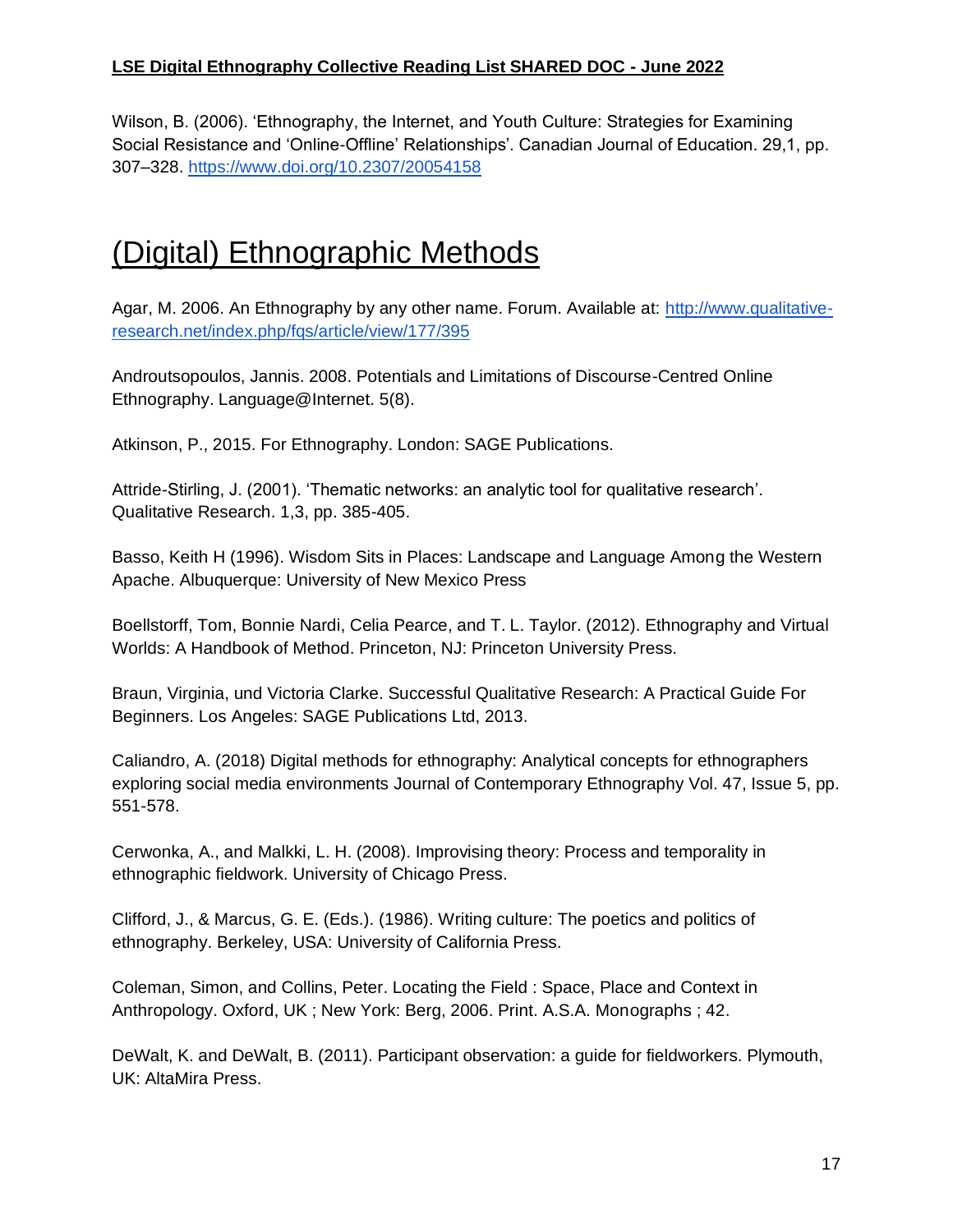Duneier, M. (1999) Sidewalk. New York: Farrar, Straus & Giroux.

Duneier, M. (2011). How not to lie with ethnography. Sociological Methodology, 41 (1): 1–11.

Duneier, M., Kasinitz, P., & Murphy, A. K. (2014). The Urban Ethnography Reader. Oxford: Oxford University Press.

Emerson, R., Fretz, F., and Shaw, L. (2011) Writing Ethnographic Fieldnotes. University of Chicago Press; Second edition.

Evans, A. (2017) Tinder as a Methodological Tool. AllegraLab. <http://allegralaboratory.net/tinder-as-a-methodological-tool/>

Fereday, J. and Muir-Cochrane, E. (2006). 'Demonstrating Rigor Using Thematic Analysis: A Hybrid Approach of Inductive and Deductive Coding and Theme Development'. International Journal of Qualitative Methods. 5,1, pp. 80-92.

Geertz, C. (1973) Thick Description: Toward an Interpretive Theory of Culture. In The Interpretation of Cultures: Selected Essays. Clifford Geertz. pp 3–30. New York: Basic Books.

Goodall, H.L. 2000. Writing the New Ethnography. Alta Mira.

Gregory, K. (2018). Online Communication Settings and the Qualitative Research Process: Acclimating Students and Novice Researchers. Qualitative Health Research. 28 (10), 1610- 1620.

Gumperz, John & Dell Hymes. 1964. Preface, the ethnography of communication. American Anthropologist. 66(6), part 2.

Hammersley, M. and Atkinson, P. (2007). Ethnography: principles in practice. London, UK: Routledge.

Lassiter, L. E. (2005). The Chicago guide to collaborative ethnography. Chicago, USA University of Chicago Press.

Latzko-Toth, G., Bonneau, C. & Millette, M. (2017). Small Data, Thick Data: Thickening Strategies for Trace-based Social Media Research. In L. Sloan & A. Quan-Haase (Eds.), The SAGE handbook of social media research methods.

Lofland, J. (1971). Analyzing social settings: a guide to qualitative observation and analysis. Belmont, USA: Wadsworth Publishing Company.

Lofland, J. and Lofland, L. (1984). Analyzing social settings: a guide to qualitative observation and analysis. Belmont, USA: Wadsworth Publishing Company.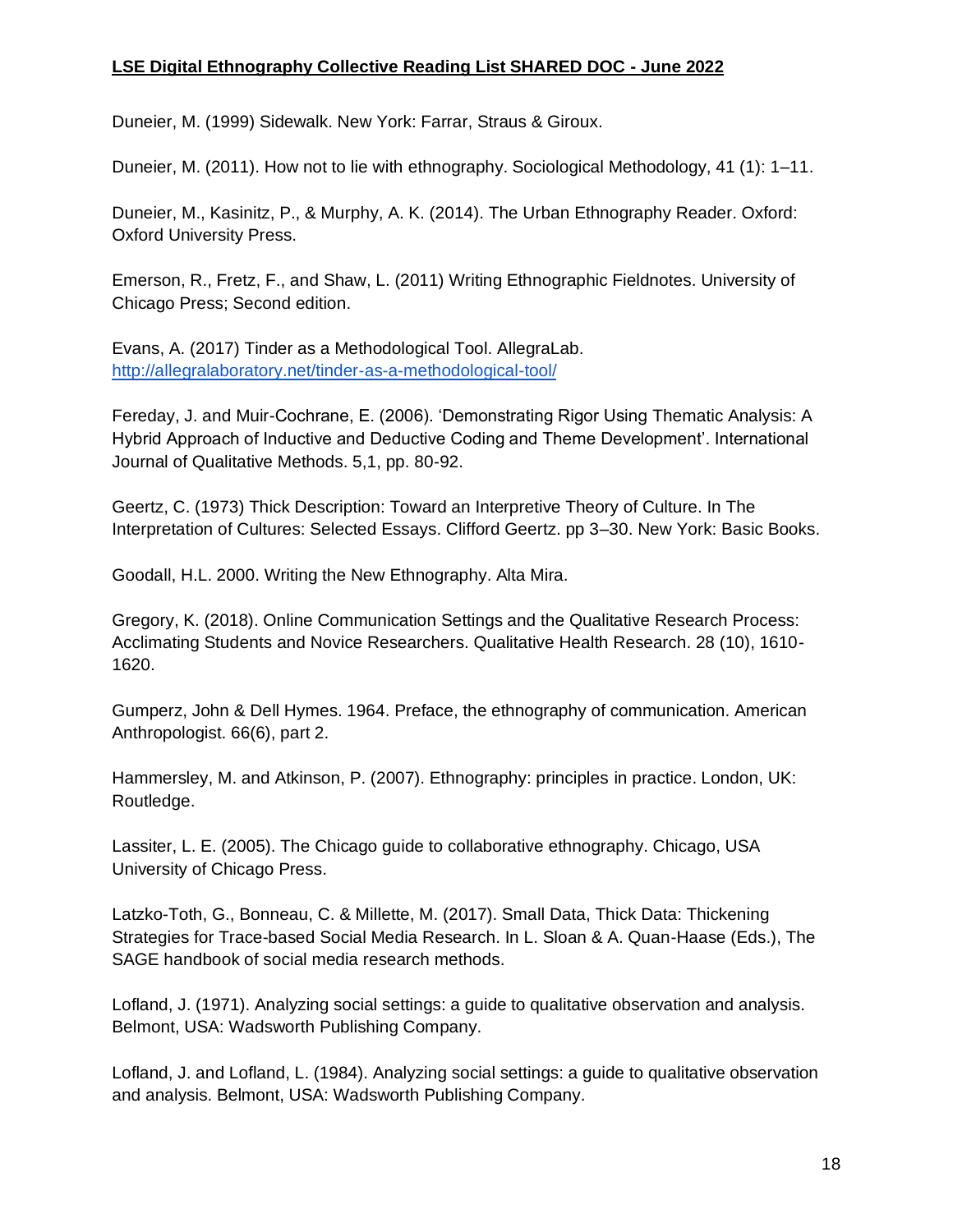Malbois, F. (2021), Doing Digital Ethnography. Some Reflections on what it means to Study Society through the Internet. Bulletin of the Swiss Sociological Association, 159, 9-14. Available at:

[https://www.academia.edu/55602088/Doing\\_Digital\\_Ethnography\\_Some\\_Reflections\\_on\\_What](https://www.academia.edu/55602088/Doing_Digital_Ethnography_Some_Reflections_on_What_it_Means_to_Study_Society_Through_the_Internet) [\\_it\\_Means\\_to\\_Study\\_Society\\_Through\\_the\\_Internet](https://www.academia.edu/55602088/Doing_Digital_Ethnography_Some_Reflections_on_What_it_Means_to_Study_Society_Through_the_Internet)

MacLeod, Scott GK. (2020). Ethno-wiki-virtual-world-graphy - https://scottmacleod.blogspot.com/search/label/ethno-wiki-virtual-world-graphy. See, too:

MacLeod, "Naked Harbin Ethnography" - http://www.scottmacleod.com/research-group.html. (Foreword by Nelson H.H. Graburn). Berkeley, CA: Academic Press at World University and School. Available at: [http://www.scottmacleod.com/ActualVirtualHarbinBook.html](http://www.scottmacleod.com/ActualVirtualHarbinBook.htm)

Malinowski, B Argonauts of the Western Pacific

Marcus, G. (ed.) (1998). Ethnography through thick and thin. Princeton, USA: Princeton University Press.

\_\_\_\_\_(1998). 'Ethnography in/of the world system: The emergence of multi-sited ethnography' in Marcus, G. (ed.) Ethnography through thick and thin. Princeton, USA: Princeton University Press. Fripp. 79-104.

Markham, A. N. (2017). Ethnography in the digital era: From fields to flows, descriptions to interventions. In Denzin, N., & Lincoln, Y. (Eds.). The Sage Handbook for Qualitative Research, 5th Edition (pp. 650-668). Thousand Oaks, CA: Sage

Markham, A. N. (2013). Fieldwork in social media: What would Malinowski do? Qualitative Communication Research, 2(4), 434-446.

Markham, A. N. (2017). Remix as a literacy for future anthropology practice. In Salazar, J., Pink, S., & Irving, A. (Eds.). Anthropologies and Futures: Researching emerging and uncertain worlds (pp. 225-241). London: Bloomsbury Press.

Markham, A. (2005). The politics, ethics, and methods of representation in online ethnography. In Denzin, N. & Lincoln, Y. (Eds.). Handbook of Qualitative Research, 3rd Edition (pp. 793-820). Thousand Oaks CA: Sage.

Marwick, A. (2013). "Ethnographic and Qualitative Research on Twitter." In Weller, K., Bruns, A., Puschmann, C., Burgess, J. and Mahrt, M. (eds), Twitter and Society. New York: Peter Lang, 109-122.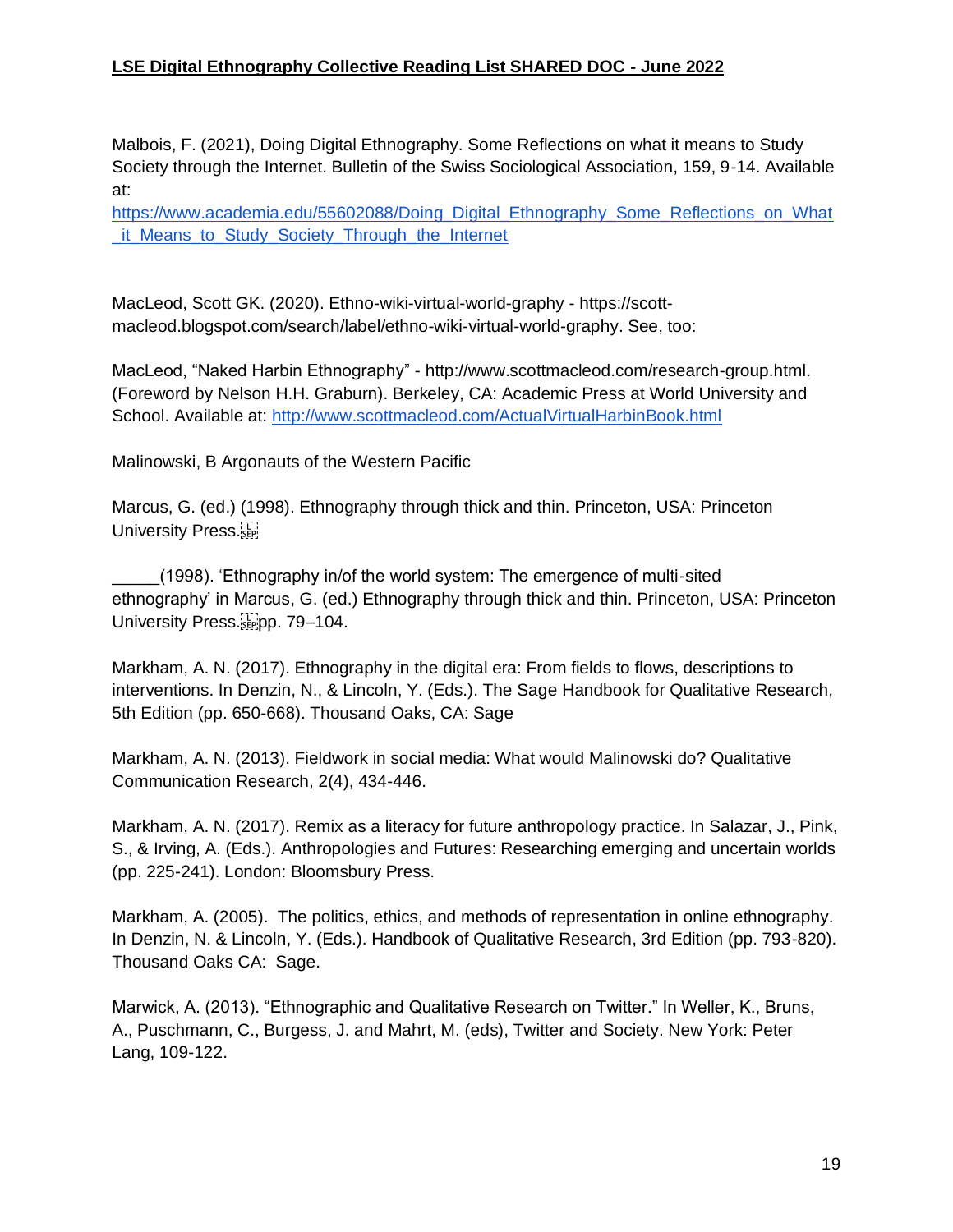Møller, K., & Robards, B. (2019). Walking through, going along and scrolling back: Ephemeral mobilities in digital ethnography. Nordicom Review, 40(s1), 95-109. [https://www.degruyter.com/downloadpdf/j/nor.2019.40.issue-s1/nor-2019-0016/nor-2019-](https://www.degruyter.com/downloadpdf/j/nor.2019.40.issue-s1/nor-2019-0016/nor-2019-0016.pdf) [0016.pdf](https://www.degruyter.com/downloadpdf/j/nor.2019.40.issue-s1/nor-2019-0016/nor-2019-0016.pdf)

Moran, C., & Robards, B. (2020) Researching Connected African Youth in Australia through social media ethnography and scroll-back interviews, African Journalism Studies, DOI: [10.1080/23743670.2020.1817765](https://doi.org/10.1080/23743670.2020.1817765)

Postill, J. and Pink, S. (2012) Social Media Ethnography: The Digital Researcher in a Messy Web. Media International Australia Vol. 145, Issue 1, pp.123–134.

Pype, K. (2018). The Devil is in the Rumba Text. Commenting on Digital Depth. In: B. Mutsvairo (Eds.), Palgrave Handbook for Media and Communication Research in Africa, Chapt. 14, (245- 262). Houndmills: Palgrave.

\_\_\_\_\_ (2017). Smartness from Below: Variations on Technology and Creativity in Contemporary Kinshasa. In: C.C. Mavhunga (Eds.), What Do Science, Technology And Innovation Mean from Africa?, Chapt. 5, (97-115). Cambridge: MIT Press.

Reagle, Joseph. (2014). "Verklempt: Historically Informed Digital Ethnography," Ethnography Matters. [https://ethnographymatters.net/blog/2014/06/10/verklempt-historically-informed-digital](https://ethnographymatters.net/blog/2014/06/10/verklempt-historically-informed-digital-ethnography/)[ethnography/](https://ethnographymatters.net/blog/2014/06/10/verklempt-historically-informed-digital-ethnography/)

Richardson, L., 2000. Evaluating ethnography. Qualitative inquiry, 6(2), pp.253-255.

Rogers, R., 2019. Doing digital methods, London: SAGE Publications

Saldana, J. (2009). The coding manual for qualitative researchers. London, UK: Sage.

Spradley, J. P. 1980. Participant Observation. Wadsworth, Cengage Learning Publishing

Star, S. L. (1999). The Ethnography of Infrastructure. American Behavioral Scientist. 43, 377- 391.

Suchman, L. (2007). Human-Machine Reconfigurations: Plans and Situated Actions. Learning in Doing: Social, Cognitive and Computational Perspectives. Cambridge University Press.

Tedlock, Barbara. 1991. From participant observation to the observation of participation: the emergence of narrative ethnography. Journal of Anthropological Research. 47(1): 69–94.

Vertesi, Janet, and David Ribes. 2019. DigitalSTS: A Field Guide for Science and Technology Studies. Princeton University Press.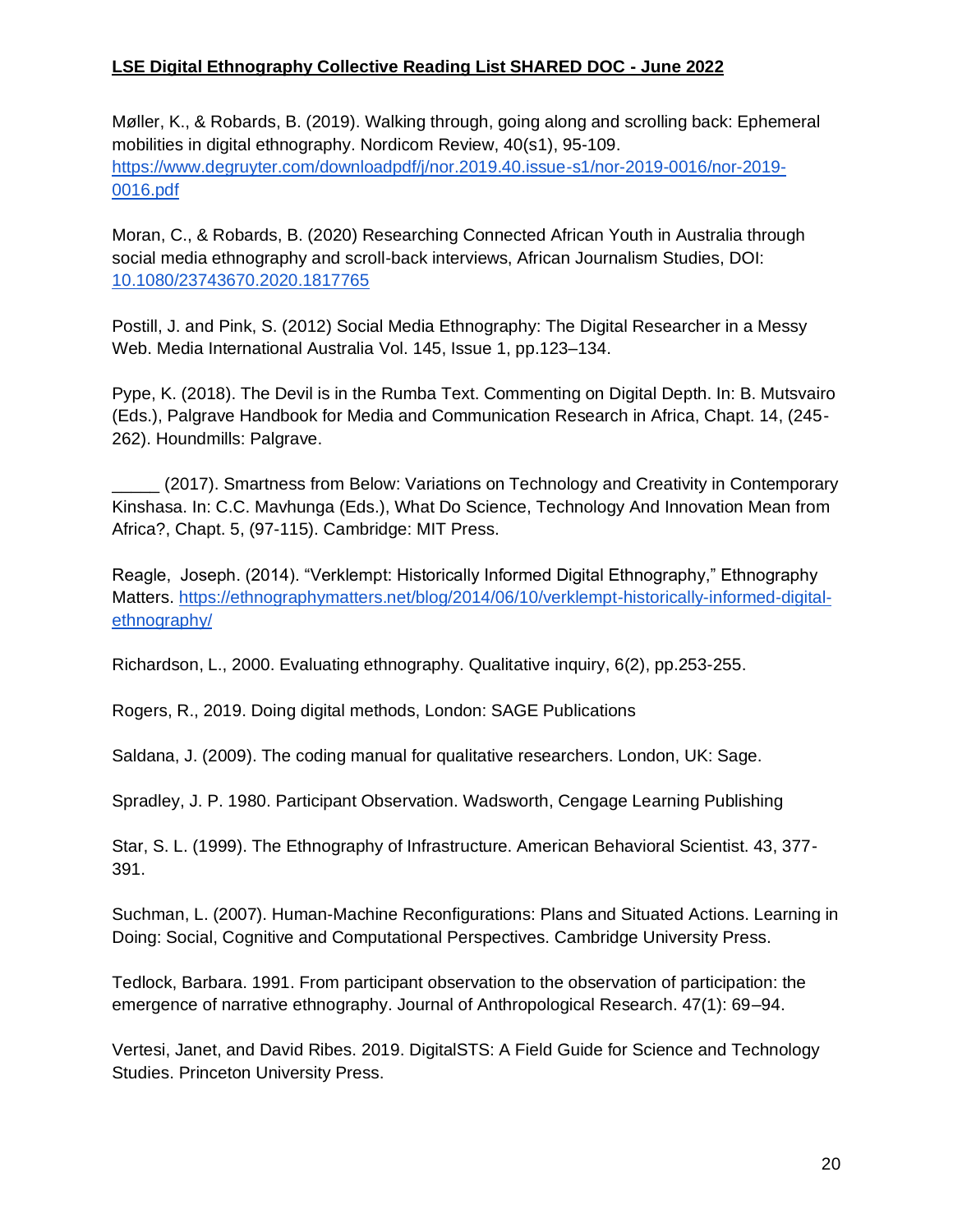Walton, S. (2018) Remote ethnography, virtual presence: Exploring digital-visual methods for anthropological research on the web. In (Costa, C. and Condie, J., Eds.) Doing research in and on the digital: Research methods across fields of inquiry. Oxford, UK : Routledge.

Wells, N. et al. (2019). Ethnography and Modern Languages. Modern Languages Open. [URL](https://www.modernlanguagesopen.org/articles/10.3828/mlo.v0i0.242/)

Wolfinger, N. H. (2002). On writing fieldnotes: collection strategies and background expectancies. Qualitative Research, 2(1), 85–93. <https://doi.org/10.1177/1468794102002001640>

### <span id="page-20-0"></span>Ethics Resources

ASA Ethical guidelines 2011 [Download the ethical guidelines \(PDF\)](https://www.theasa.org/downloads/ASA%20ethics%20guidelines%202011.pdf) <https://www.theasa.org/downloads/ASA%20ethics%20guidelines%202011.pdf>

American Anthropological Association. (2009). Code of ethics of the American Anthropological Association. Washington D.C., USA: American Anthropological Association. Available at[:](http://s3.amazonaws.com/rdcms-aaa/files/production/public/FileDownloads/pdfs/issues/policy-advocacy/upload/AAA-Ethics-Code-2009.pdf) [http://s3.amazonaws.com/rdcms-aaa/files/production/public/FileDownloads/pdfs/issues/policy](http://s3.amazonaws.com/rdcms-aaa/files/production/public/FileDownloads/pdfs/issues/policy-advocacy/upload/AAA-Ethics-Code-2009.pdf)[advocacy/upload/AAA-Ethics-Code-2009.pdf](http://s3.amazonaws.com/rdcms-aaa/files/production/public/FileDownloads/pdfs/issues/policy-advocacy/upload/AAA-Ethics-Code-2009.pdf)

American Political Science Association 2020 [Principles and Guidance for Human Subjects](https://connect.apsanet.org/hsr/principles-and-guidance/)  [Research.](https://connect.apsanet.org/hsr/principles-and-guidance/) Approved by the APSA Council on April 4.

Franzke, Aline shakti, Bechmann, Anja, Zimmer, Michael, Ess, Charles and the Association of Internet Researchers (2020). Internet Research: Ethical Guidelines 3.0. Available at: https://aoir.org/reports/ethics3.pdf

Markham, A. and Buchanan, E. (2012) Ethical Decision-Making and Internet Research: Recommendations from the AoIR Ethics Working Committee Report (Version 2.0). Available at[:](https://aoir.org/reports/ethics2.pdf) <https://aoir.org/reports/ethics2.pdf>

Markham, A. N. (2012). Fabrication as ethical practice: Qualitative inquiry in ambiguous internet contexts. Information, Communication and Society. Available from: <http://dx.doi.org/10.1080/1369118X.2011.641993>

Markham, A., Tiidenberg, K., & Herman, A. (2018). Ethics as method: Introduction. Social Media + Society, 4(2). Online first edition, np

Markham, A. (2006). Method as ethic, ethic as method. Journal of Information Ethics, 15(2), 37- 55.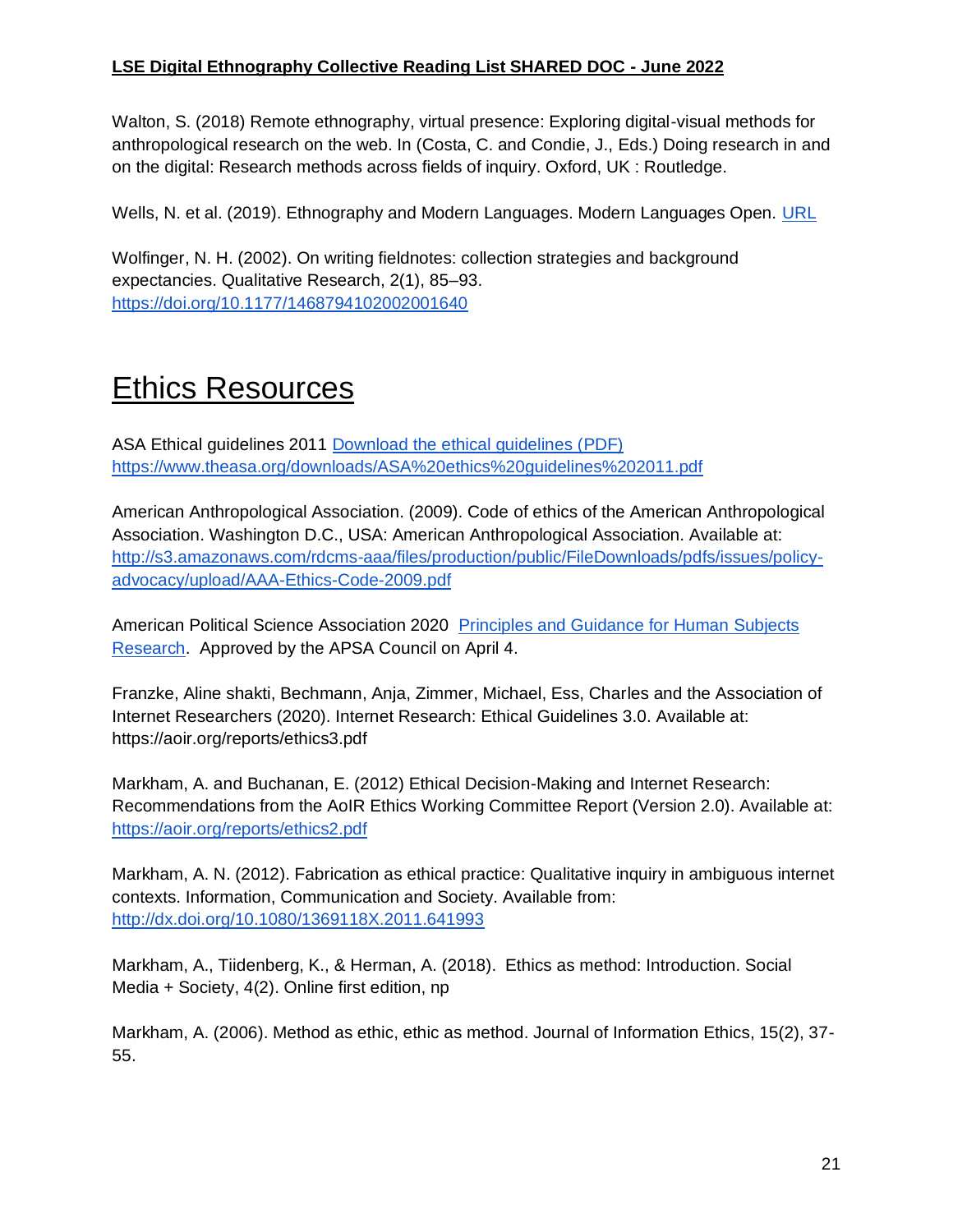Markham, A. (2004). Representation in online ethnographies: A matter of context sensitivity. In Chen, S. L. S., G. J. Hall and M. D. Johns (Eds.). Online Social Research: Methods, Issues, and Ethics (pp. 131-145).

Suomela, Todd, Chee, Florence, Berendt, Bettina, and Rockwell, Geoffrey. (2019). "Applying an Ethics of Care to Internet Research: Gamergate and Digital Humanities." Digital Studies. Open Library of Humanities. Vol. 9(1), 4. DOI:<http://doi.org/10.16995/dscn.302>

Sveningsson Elm, M. (2009). How do various notions of privacy influence decisions in qualitative internet research? In A. Markham & N. Baym (Eds.), Internet Inquiry: Dialogue among Researchers (pp. 69-87). Thousand Oaks: SAGE.

Taylor, A.R.E. (2018) Cloud Security for Anthropologists. Anthrodendum, 19 June. Available at: <https://anthrodendum.org/2018/06/19/cloud-security-for-anthropologists/>

Tiidenberg, K. (2018). Ethics in Digital Researc[h.](https://t.umblr.com/redirect?z=https%3A%2F%2Fwww.researchgate.net%2Fpublication%2F325157593_Ethics_in_Digital_Research&t=ZmNlZTNkYjkxNWFiZmZjOTM0NDQyZjMyNDMyNDNkOGMzNGRhMzkwOCxUbU4zdWpESg%3D%3D&p=&m=0) In Uwe Flick (Ed) Handbook of Qualitative Data Collection. Sage.

Tiidenberg K. (2018) Research Ethics, Vulnerability, and Trust on the Internet. In: Hunsinger J., Klastrup L., Allen M. (eds) Second International Handbook of Internet Research. Springer, Dordrecht

## <span id="page-21-0"></span>Other Resources

LSE Digital Ethnography Collective: [https://zoeglatt.com/?page\\_id=545](https://zoeglatt.com/?page_id=545) Twitter: [@DigEthnogLSE](https://twitter.com/DigEthnogLSE) Mailing list: [tinyurl.com/y5a6odte](https://t.co/b8Z7hx1N0J?amp=1) Livestreams: [https://www.youtube.com/watch?v=cr4MutDHj1w&list=PLKj6DiBP6Z-cZG](https://www.youtube.com/watch?v=cr4MutDHj1w&list=PLKj6DiBP6Z-cZG-hB6ynL1i-tKAH9aI_I)[hB6ynL1i-tKAH9aI\\_I](https://www.youtube.com/watch?v=cr4MutDHj1w&list=PLKj6DiBP6Z-cZG-hB6ynL1i-tKAH9aI_I)

The Digital Ethnographers Directory (please add your details!): [https://docs.google.com/spreadsheets/d/1x8UOb1AxZS5FYRkXn2QLPrje-](https://docs.google.com/spreadsheets/d/1x8UOb1AxZS5FYRkXn2QLPrje-6vA4U4WC6SsmJXNHys/edit?usp=sharing)[6vA4U4WC6SsmJXNHys/edit?usp=sharing](https://docs.google.com/spreadsheets/d/1x8UOb1AxZS5FYRkXn2QLPrje-6vA4U4WC6SsmJXNHys/edit?usp=sharing)

VIDEO WORKSHOP: [Using Nvivo for \(digital\) ethnographic data analysis.](https://youtu.be/ECwEj8tf-EI) Zoe Glatt, *LSE Digital Ethnography Collective*. London School of Economics, October 2019.

CaMP Anthropology blog:<https://campanthropology.org/>

Digital Ethnography Research Centre (RMIT):<https://digital-ethnography.com/> Twitter: [@DigitalEthno](https://twitter.com/DigitalEthno)